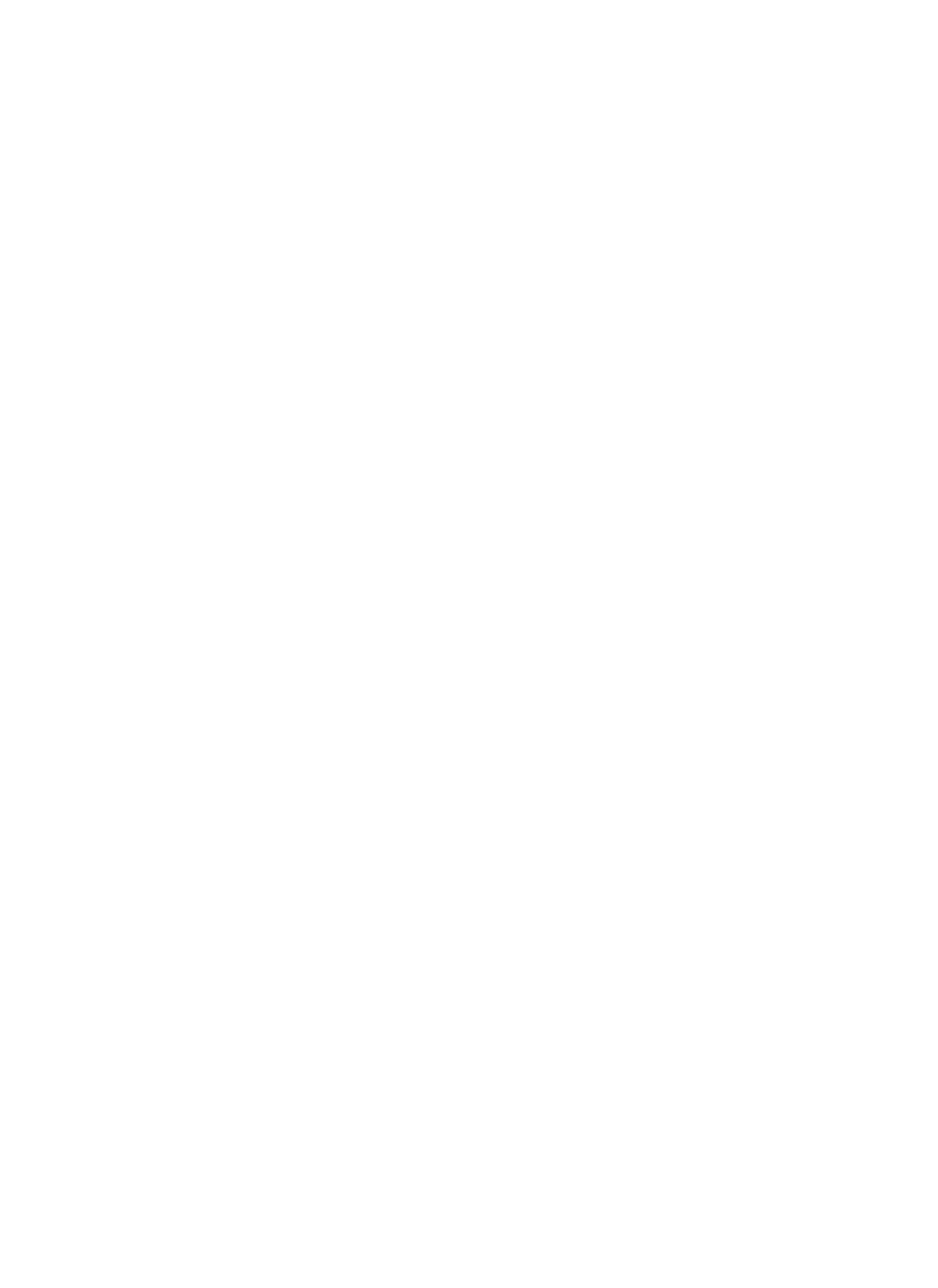

 $\sim$  $\sim$  100  $\mu$ 

 $\sim$  $\overline{\phantom{a}}$ L.  $\sim$  $\ddot{\phantom{a}}$  $\mathbb{R}^2$  $\mathbf{r}$ 

 $\mathcal{L}$  $\ddot{\phantom{0}}$ l.

> **[2](#page-3-0)** Balance sheet

**[3](#page-4-0)** Income statement

**[4](#page-5-0)** Cash flow statement

**[5](#page-6-0)** Statement of movements in equity & Breakdown

**[6](#page-7-0)** Breakdown of profits by canton

**[7](#page-8-0)** Notes to financial statements

> **[18](#page-19-0)** Auditors' report

**EN FR**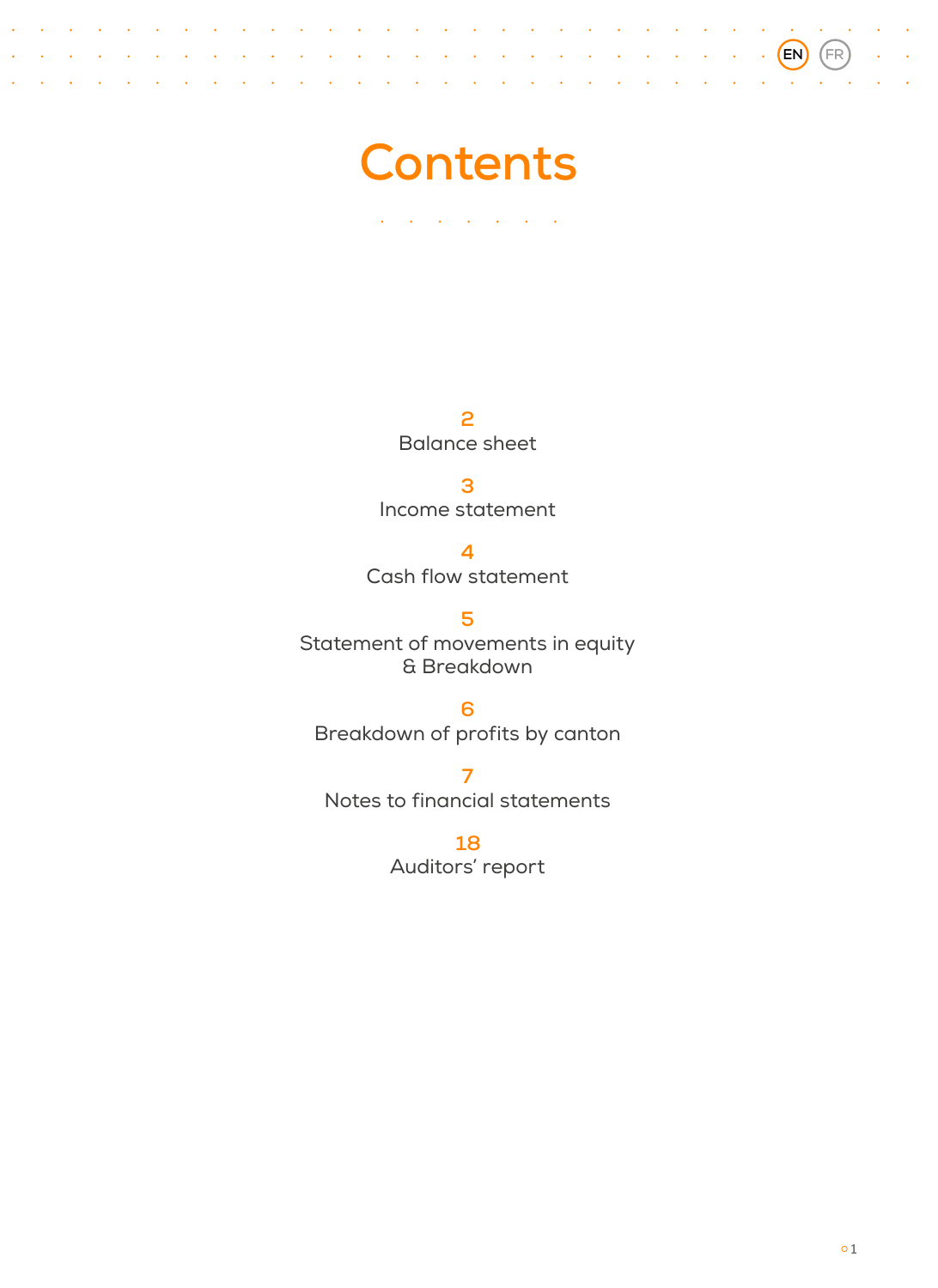$\sim$   $\sim$ 

÷. J.

 $\bar{\mathcal{A}}$  $\sim$ l,  $\hat{\mathcal{A}}$  $\sim$   $\sim$  $\sim 10$  $\sim 10$  $\sim 10$  $\sim 10$ 

÷.

 $\sim 10^{-10}$  k  $^{-1}$ 

l. ÷.  $\bar{z}$  $\hat{\mathcal{A}}$  $\hat{\textbf{z}}$  $\bar{z}$  $\hat{\mathcal{A}}$  $\hat{\mathbf{r}}$ l. l.  $\mathbb{Z}$  $\hat{\phantom{a}}$  $\ddot{\phantom{0}}$ l. l. l.  $\hat{\mathcal{A}}$  $\ddot{\phantom{1}}$ l. ò,

 $\sim$   $\sim$ 

 $\mathcal{L}(\mathcal{A})$  and  $\mathcal{L}(\mathcal{A})$  . In the  $\mathcal{L}(\mathcal{A})$ 

 $\mathcal{L}(\mathcal{A})$  and  $\mathcal{A}(\mathcal{A})$  and

 $\hat{\mathcal{A}}$  $\sim$   $\sim$  $\sim$   $\sim$ 

 $\sim$   $\sim$ 

 $\sim 10^{-10}$  km  $^{-1}$ 

 $\mathcal{L}$  $\sim 10$  $\sim$   $\sim$  $\sim 10$ 

 $\sim$   $\sim$ 

 $\sim 100$  $\sim 10$  $\sim$  4  $\sim$   $\sim$ 

> $\hat{\mathcal{A}}$  $\sim$  $\sim$   $\sim$  $\sim$   $\alpha$  $\sim$   $\sim$

 $\hat{\phantom{a}}$  $\mathcal{A}$  $\sim$  4 ÷, ÷,

 $\sim 10^{-10}$  km  $^{-1}$ 

 $\bar{a}$ 

 $\sim$   $\sim$ 

# **Balance sheet**

 $\mathcal{L}(\mathcal{A})$  . The contribution of the  $\mathcal{L}(\mathcal{A})$ 

(in CHF)

<span id="page-3-0"></span> $\mathcal{L}$ 

l.  $\hat{\textbf{z}}$ 

 $\ddot{\phantom{1}}$  $\sim$   $\sim$  $\sim 10$ 

|                                      | <b>Notes</b> | 2016        | 2015        |
|--------------------------------------|--------------|-------------|-------------|
| <b>Assets</b>                        |              |             |             |
| <b>Current assets</b>                |              |             |             |
| Cash in hand                         | З            | 132,643,467 | 174,014,632 |
| Short-term deposits                  | 4            | 65,279,032  | 40,549,002  |
| <b>Retailers</b>                     | 5            | 20,347,095  | 12,411,201  |
| Other short-term receivables         | 6            | 12,407,073  | 13,192,429  |
| Net inventories                      | 7            | 1,846,558   | 3,337,757   |
| Pre-paid expenses and accrued income | 8            | 8,748,215   | 5,521,281   |
|                                      |              | 241,271,440 | 249,026,301 |
| <b>Fixed assets</b>                  |              |             |             |
| Tangible fixed assets                | 9            | 58,276,197  | 57,975,267  |
| <b>Financial fixed assets</b>        | 10           | 50,210,021  | 25,661,872  |
| Intangible fixed assets              | 11           | 14,520,783  | 16,666,904  |
|                                      |              | 123,007,002 | 100,304,042 |
| <b>Total assets</b>                  |              | 364,278,442 | 349,330,343 |
| <b>Liabilities</b>                   |              |             |             |
| <b>Current liabilities</b>           |              |             |             |
| Winnings and prizes payables         | 12           | 15,099,955  | 16,078,331  |
| Players' wallets                     | 13           | 2,711,628   | 2,688,202   |
| Trade accounts payables              | 14           | 4,204,958   | 3,233,547   |
| Profit to be paid out                | 15           | 46,465,362  | 46,343,367  |
| <b>Other liabilities</b>             | 16           | 4,870,868   | 4,814,463   |
| Short-term provisions                | 17           | 2,900,000   | 2,803,592   |
| Accrued charges and deferred income  | 18           | 21,758,348  | 20,623,711  |
| Equity                               |              | 98,011,119  | 96,585,213  |
| Guarantee fund                       |              | 862,000     | 862,000     |
| Free reserve                         |              | 42,348,868  | 47,348,868  |
| Net profit                           |              | 223,056,455 | 204,534,261 |
|                                      |              | 266,267,323 | 252,745,130 |
| <b>Total liabilities</b>             |              | 364,278,442 | 349,330,343 |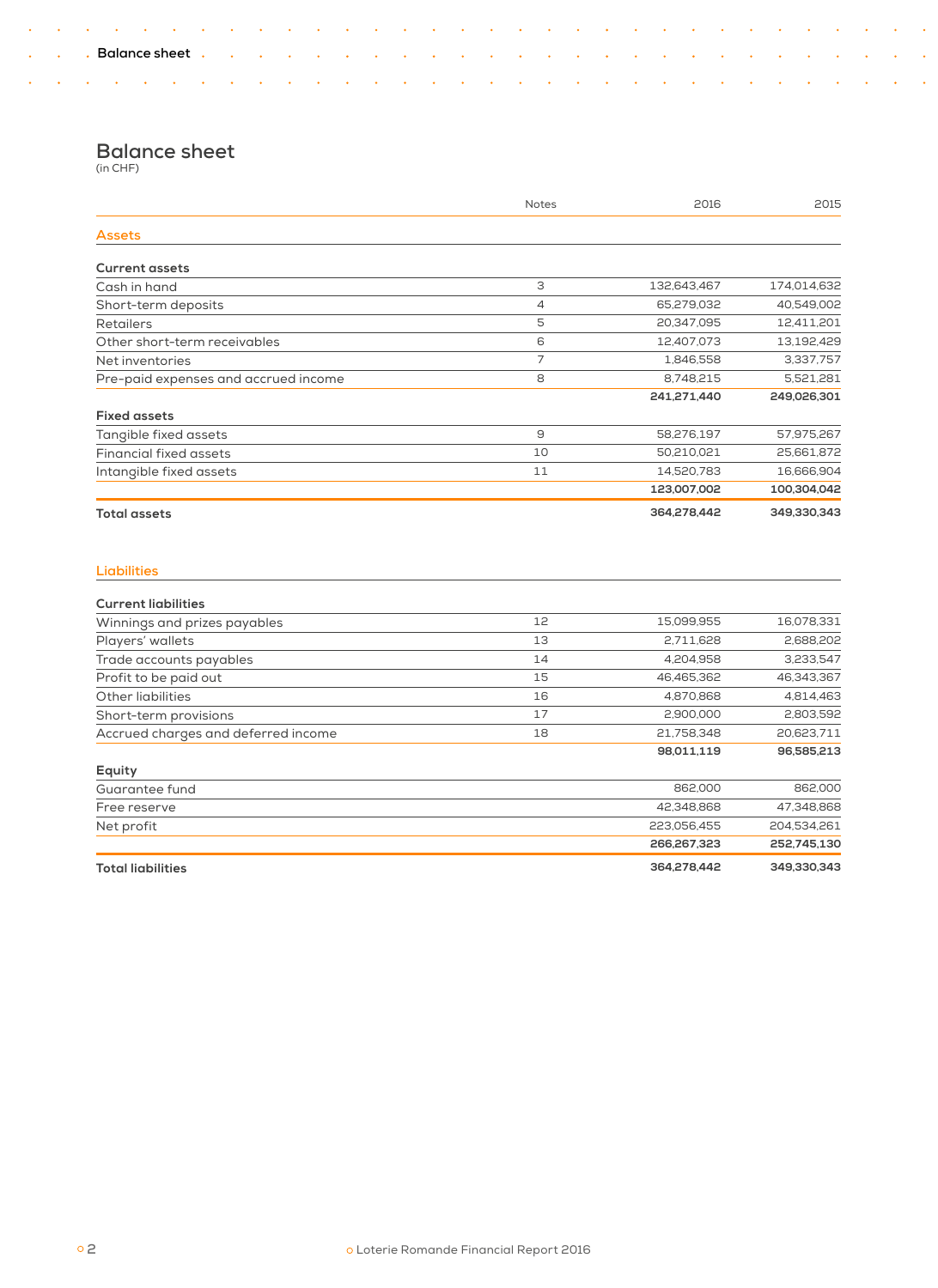# **Income statement** (in CHF)

 $\mathcal{A}$  $\sim$   $\sim$  $\sim 10$ 

 $\bar{\mathcal{A}}$  $\sim$  ÷,  $\ddot{\phantom{a}}$  $\mathcal{A}$  $\ddot{\phantom{a}}$  $\sim$  $\sim$   $\sim$  $\bar{\mathcal{A}}$  $\mathcal{A}$  $\ddot{\phantom{a}}$ i, ÷, t,  $\ddot{\phantom{a}}$ ÷. l,

J, l, l,  $\ddot{\phantom{0}}$ ÷,

÷.

 $\mathcal{L}(\mathcal{A})$  and  $\mathcal{A}(\mathcal{A})$  and

 $\sim$   $\sim$ 

 $\mathcal{L}$ 

÷,

<span id="page-4-0"></span> $\hat{\phantom{a}}$ ÷,  $\hat{\mathbf{z}}$ 

l.

 $\ddot{\phantom{0}}$ 

÷.  $\ddot{\phantom{1}}$ 

|                                           | <b>Notes</b> | 2016             | 2015           |  |
|-------------------------------------------|--------------|------------------|----------------|--|
| <b>Gross gaming revenues</b>              | 20           | 398,339,061      | 376,822,634    |  |
| Other operating income                    |              |                  |                |  |
| Regulatory duties and adjustments         |              | 6,534,104        | 5,225,013      |  |
| Income from rebilling                     |              | 387,428          | 437,567        |  |
| <b>Operating costs</b>                    |              |                  |                |  |
| Comlot supervision fees                   |              | $-904,826$       | $-775,755$     |  |
| Levy for prevention of excessive gambling |              | $-1,991,695$     | $-1,884,113$   |  |
| Commission fees                           | 21           | $-74,525,887$    | $-70,463,545$  |  |
| Retailers' expenses                       |              | $-618,677$       | $-632,087$     |  |
| Producing games                           |              | $-4,570,019$     | $-4,962,429$   |  |
| Operating games                           |              | $-12,958,683$    | $-13,136,853$  |  |
| IT                                        |              | $-18,587,396$    | $-19,053,989$  |  |
| Personnel costs                           |              | $-27,985,821$    | $-27,734,261$  |  |
| General overheads & administrative costs  |              | $-7,221,737$     | $-7,567,842$   |  |
| Marketing, publicity & communications     |              | $-13,742,552$    | $-13,817,968$  |  |
| Sales & promotional events                |              | $-2,714,506$     | $-2,497,721$   |  |
| Depreciation & impairment                 |              | $-15,748,785$    | $-15,365,692$  |  |
| <b>Operating costs</b>                    | 55           | $-104, 148, 177$ | $-104,768,843$ |  |
| <b>Operating profit</b>                   |              | 223,690,007      | 204,592,958    |  |
| Financial expenses & income               | 23           | 247,157          | 291,053        |  |
| <b>Profit from ordinary operations</b>    |              | 223,937,164      | 204,884,011    |  |
| Non-operating expenses & income           | 24           | $-880,710$       | $-349,750$     |  |
| Net profit                                |              | 223,056,455      | 204,534,261    |  |

l, l, l, l,

÷.  $\ddot{\phantom{a}}$ ÷,  $\hat{\mathbf{z}}$  $\mathcal{L}$  $\sim$ l.  $\bar{z}$ l. l,

l.

 $\ddot{\phantom{a}}$  $\mathcal{L}$  $\ddot{\phantom{0}}$  $\ddot{\phantom{1}}$ 

l, l,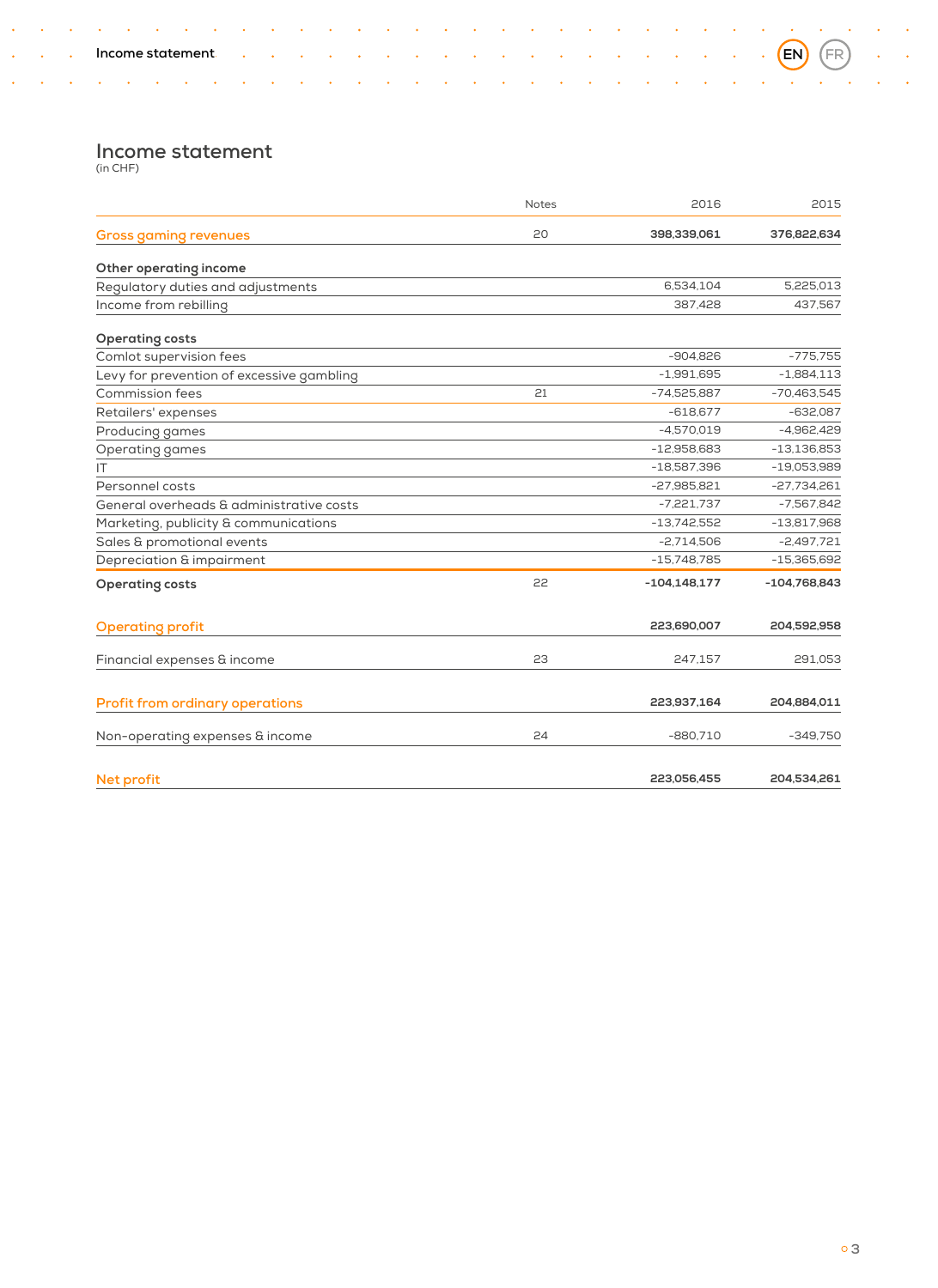$\mathcal{L}(\mathcal{A})$  and  $\mathcal{A}(\mathcal{A})$  and  $\mathcal{A}(\mathcal{A})$ 

# **Cash flow statement** (in CHF)

 $\sim$  $\sim 10$  $\mathcal{L}_{\mathbf{a}}$  $\sim$  4

> L. l. l. L.  $\bar{z}$  $\ddot{\phantom{1}}$ l.  $\bar{\phantom{a}}$  $\ddot{\phantom{1}}$ l. t, t, l. t, l. l. l.  $\hat{\mathcal{A}}$ ò, l. ò,

 $\ddot{\phantom{0}}$ l, l.  $\bar{\phantom{a}}$  $\sim 10$ 

 $\bar{z}$ 

 $\sim 10$  $\sim 10$ 

<span id="page-5-0"></span> $\ddot{\phantom{1}}$ 

l. t,

 $\ddot{\phantom{a}}$  $\sim$   $\sim$  $\sim 10$ 

|                                                    | 2016          | 2015           |
|----------------------------------------------------|---------------|----------------|
| Cash as of the 1st of January                      | 174,014,632   | 181,304,724    |
| Cash flow from operating activities                |               |                |
| Net profit                                         | 223,056,455   | 204,534,261    |
| Depreciation & impairment                          | 15,748,785    | 15,365,692     |
| +/- Allocation to/release of provisions            | 100,000       |                |
| +/- Other non-cash items                           | $-298,142$    | 404            |
| Cash flow from operating activities                | 238,607,098   | 219,900,358    |
| Trade accounts receivables<br>$+/-$                | $-7,935,895$  | $-13.370$      |
| Inventories<br>$+/-$                               | 1,491,199     | $-309,821$     |
| +/- Other receivables and accrued assets           | $-2,441,578$  | 3,621,226      |
| +/- Trade accounts payables                        | 971,411       | $-2,617,331$   |
| +/- Other short-term debts and accrued liabilities | 232,499       | 997,569        |
| Increase/decrease in working capital               | $-7,682,364$  | 1,678,273      |
| <b>Cash from operating activities</b>              | 230,924,734   | 221,578,631    |
| Cash flow from investing activities                |               |                |
| +/- Short-term deposits                            | $-24,730,030$ | $-270,066$     |
| Investment in tangible fixed assets                | $-8,520,787$  | $-18,250,525$  |
| +/- Financial fixed assets                         | $-24,250,008$ |                |
| Investment in intangible fixed assets              | $-5,382,808$  | $-4,033,384$   |
| Net cash from investments                          | -62,883,633   | $-22,553,975$  |
| Cash flow from financing activities                |               |                |
| Distribution of prior-year profits                 | -209.412.266  | $-206.314.748$ |
| Net cash used in financing activities              | -209,412,266  | $-206,314,748$ |
| Change in cash position                            | $-41,371,165$ | $-7,290,092$   |
| Cash as of the 31st of December                    | 132,643,467   | 174,014,632    |

 $\sim 10^{11}$  km s  $^{-1}$ 

 $\mathbb{Z}$  $\sim$   $\sim$  $\sim 10$ 

 $\sim$   $\sim$ 

 $\sim 10^{11}$  km s  $^{-1}$ 

 $\ddot{\phantom{a}}$  $\sim$   $\sim$ 

 $\sim$   $\sim$  $\sim$  4  $\sim 10$ 

> ÷,  $\mathbb{Z}^2$  $\sim$   $\sim$  $\sim$   $\sim$ l.  $\hat{\mathcal{A}}$  $\sim$  $\sim$   $\sim$  $\sim$   $\sim$  $\sim$   $\sim$

 $\sim 10$  $\sim$   $\sim$   $\sim$   $\sim$ 

 $\bar{\mathbf{a}}$  $\sim$  $\sim$  .  $\hat{\phantom{a}}$  $\mathcal{A}$  $\ddot{\phantom{a}}$  ÷.

l.

 $\sim$   $\sim$ 

 $\sim 10^{-10}$  km  $^{-1}$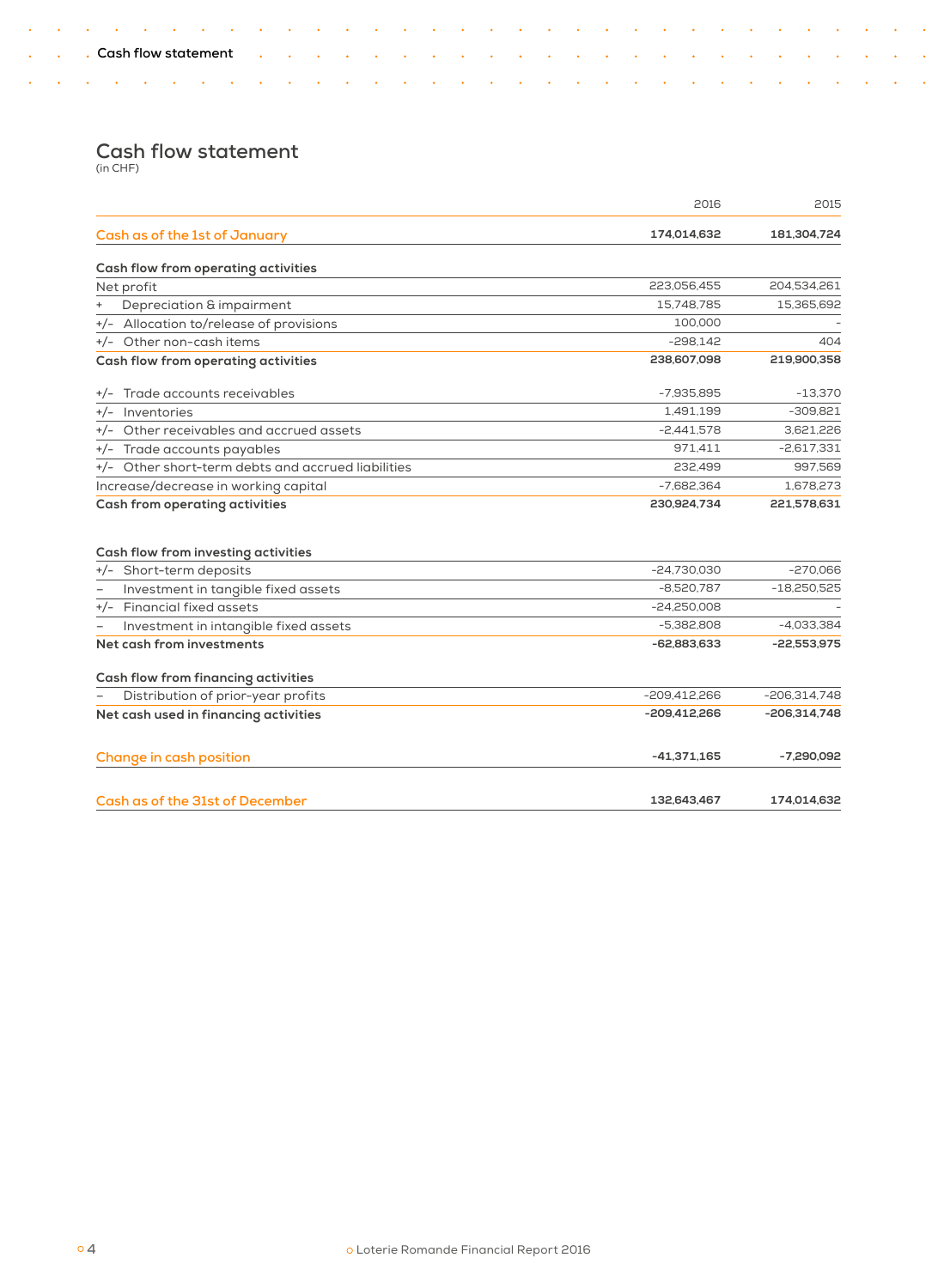$\mathcal{A}^{\mathcal{A}}$ 

÷, i,  $\sim 10$ 

 $\sim 10^{11}$  km  $^{-1}$ 

 $\hat{\mathcal{A}}$  $\sim$   $\mathcal{A}(\mathcal{A})$  and  $\mathcal{A}(\mathcal{A})$  and  $\mathcal{A}(\mathcal{A})$ 

 $\ddot{\phantom{0}}$ ÷, ÷. t,

 $\sim 10$  $\ddot{\phantom{a}}$  $\lambda$  J.

÷,  $\Delta$ 

 $\ddot{\phantom{1}}$ 

÷.

÷.  $\ddot{\phantom{a}}$ 

 $\ddot{\phantom{1}}$ 

<span id="page-6-0"></span>÷.  $\hat{\bullet}$  $\mathcal{A}$  $\sim 10$  $\sim$ 

|                                        | Guarantee<br>fund | Profit to be<br>paid out | Free<br>reserve | Net<br>profit |
|----------------------------------------|-------------------|--------------------------|-----------------|---------------|
|                                        |                   |                          |                 |               |
| Equity as of the 1st of January 2015   | 862,000           | 211.444.570              | 45.848.868      |               |
| Profit to be paid out                  |                   | -209.944.570             |                 |               |
| Allocation to/Use of free reserve      |                   | $-1.500.000$             | 1,500,000       |               |
| Net profit for the year                |                   |                          |                 | 204,534,261   |
| Equity as of the 31st of December 2015 | 862,000           |                          | 47.348.868      | 204.534.261   |
| Equity as of the 1st of January 2016   | 862,000           | 204.534.261              | 47.348.868      |               |
| Profit to be paid out                  |                   | $-209.534.261$           |                 |               |
| Allocation to/Use of free reserve      |                   | 5,000,000                | $-5.000.000$    |               |
| Net profit for the year                |                   |                          |                 | 223,056,455   |
| Equity as of the 31st of December 2016 | 862,000           |                          | 42.348.868      | 223,056,455   |

# **Breakdown** (in CHF)

| Profit in 2016                                                                           | 223,056,455   |  |  |
|------------------------------------------------------------------------------------------|---------------|--|--|
| + Profit share for distribution                                                          | 3,699,948     |  |  |
| - Allocation to/+ Use of free reserve                                                    | $-10,000,000$ |  |  |
| Total profit for distribution                                                            |               |  |  |
| - ADEC (Equestrian sport)                                                                | $-3,752,897$  |  |  |
| Total profit for distribution                                                            | 213,003,506   |  |  |
| 177,502,921<br>5/6ths to distributing bodies and agencies                                |               |  |  |
| 1/6th allocated to sport                                                                 | 35,500,584    |  |  |
| Detailed breakdown                                                                       |               |  |  |
| - Swiss Olympic: Swiss Football Association: National football<br>and ice-hockey leagues | 10,650,175    |  |  |
| - Share allocated to cantonal distributing bodies for sport                              | 24.850.409    |  |  |

# **Distribution**

(in CHF million)

| 174.3 | 183.2 | 190.7 | 198.7 | 203.3 | 203.0 | 206.0 | 209.9 | 209.5 | 216.8 |
|-------|-------|-------|-------|-------|-------|-------|-------|-------|-------|
|       |       |       |       |       |       |       |       |       |       |
| 2007  | 2008  | 2009  | 2010  | 2011  | 2012  | 2013  | 2014  | 2015  | 2016  |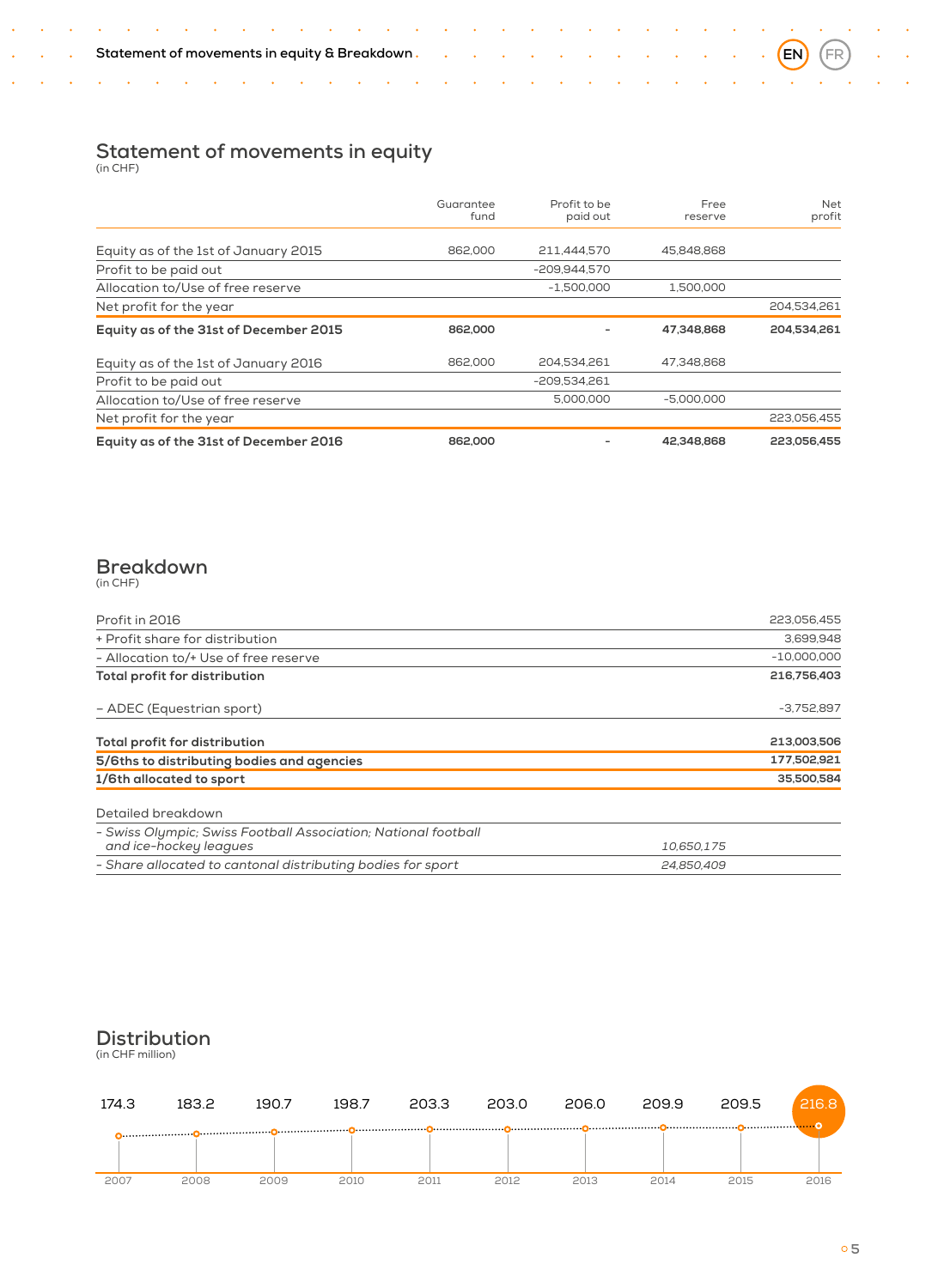$\sim 10$  $\mathcal{A}$ l,

# **Basis for distribution of profit**

(in CHF)

÷, ÷,

÷,

 $\ddot{\phantom{a}}$ 

<span id="page-7-0"></span>l, ÷.  $\ddot{\phantom{1}}$  $\mathcal{A}$  $\sim 10$  $\mathcal{A}$ 

# **Gross gaming revenues (GGR)**

|                                | Vaud        | Fribourg   | Valais     | Neuchâtel  | Geneva     | Jura       | Total       |
|--------------------------------|-------------|------------|------------|------------|------------|------------|-------------|
| Instant/scratch-<br>card games | 43.254.073  | 11.488.184 | 23.805.549 | 11.640.310 | 16.619.613 | 4.730.220  | 111.537.949 |
| Draw-based games               | 58,413,917  | 20,620,419 | 32.242.070 | 12.316.429 | 27.896.991 | 5,666,311  | 157,156,137 |
| Sports betting                 | 2,388,859   | 829,119    | 1,262,788  | 578.160    | 1.917.234  | 158.737    | 7,134,897   |
| Loterie électronique           | 35.064.098  | 6.263.815  | 16.084.994 | 8.040.021  | 21.389.589 | 3.027.035  | 89.869.554  |
| <b>PMUR</b>                    | 12.690.387  | 1.701.929  | 4.185.934  | 3.749.776  | 8.750.460  | 1.562.039  | 32.640.524  |
| Total                          | 151.811.333 | 40,903,466 | 77.581.336 | 36.324.696 | 76.573.887 | 15.144.343 | 398.339.061 |

i.

L.

÷.

# **Population**

|            | Vaud    | Fribourg | Valais  | Neuchâtel | Geneva  | Jura   | Total     |
|------------|---------|----------|---------|-----------|---------|--------|-----------|
| Population | 773,407 | 307.461  | 335,696 | 178.107   | 484.736 | 72.782 | 2,152,189 |

# **Breakdown of profits by canton**

(in CHF)

# **Shares allocated to cantonal distributing bodies and agencies**

|            | Vaud       | Fribourg   | Valais     | Neuchâtel  | Geneva     | Jura      | Total       |
|------------|------------|------------|------------|------------|------------|-----------|-------------|
| Population | 31.893.575 | 12.679.004 | 13.843.352 | 7.344.734  | 19.989.428 | 3.001.367 | 88.751.461  |
| GGR        | 33.824.144 | 9.113.448  | 17.285.417 | 8.093.281  | 17.060.954 | 3.374.217 | 88.751.461  |
| Total      | 65.717.718 | 21.792.452 | 31.128.770 | 15.438.015 | 37.050.382 | 6.375.584 | 177.502.921 |

# **Shares allocated to cantonal distributing bodies for sport**

|            | Vaud      | Fribourg  | Valais    | Neuchâtel | Geneva    | Jura    | Total      |
|------------|-----------|-----------|-----------|-----------|-----------|---------|------------|
| Population | 4.465.100 | 1.775.061 | 1.938.069 | 1.028.263 | 2.798.520 | 420.191 | 12.425.204 |
| GGR        | 4.735.380 | 1.275.883 | 2.419.958 | 1.133.059 | 2.388.534 | 472.390 | 12.425.204 |
| Total      | 9,200,481 | 3.050.943 | 4.358.028 | 2.161.322 | 5.187.054 | 892.582 | 24.850.409 |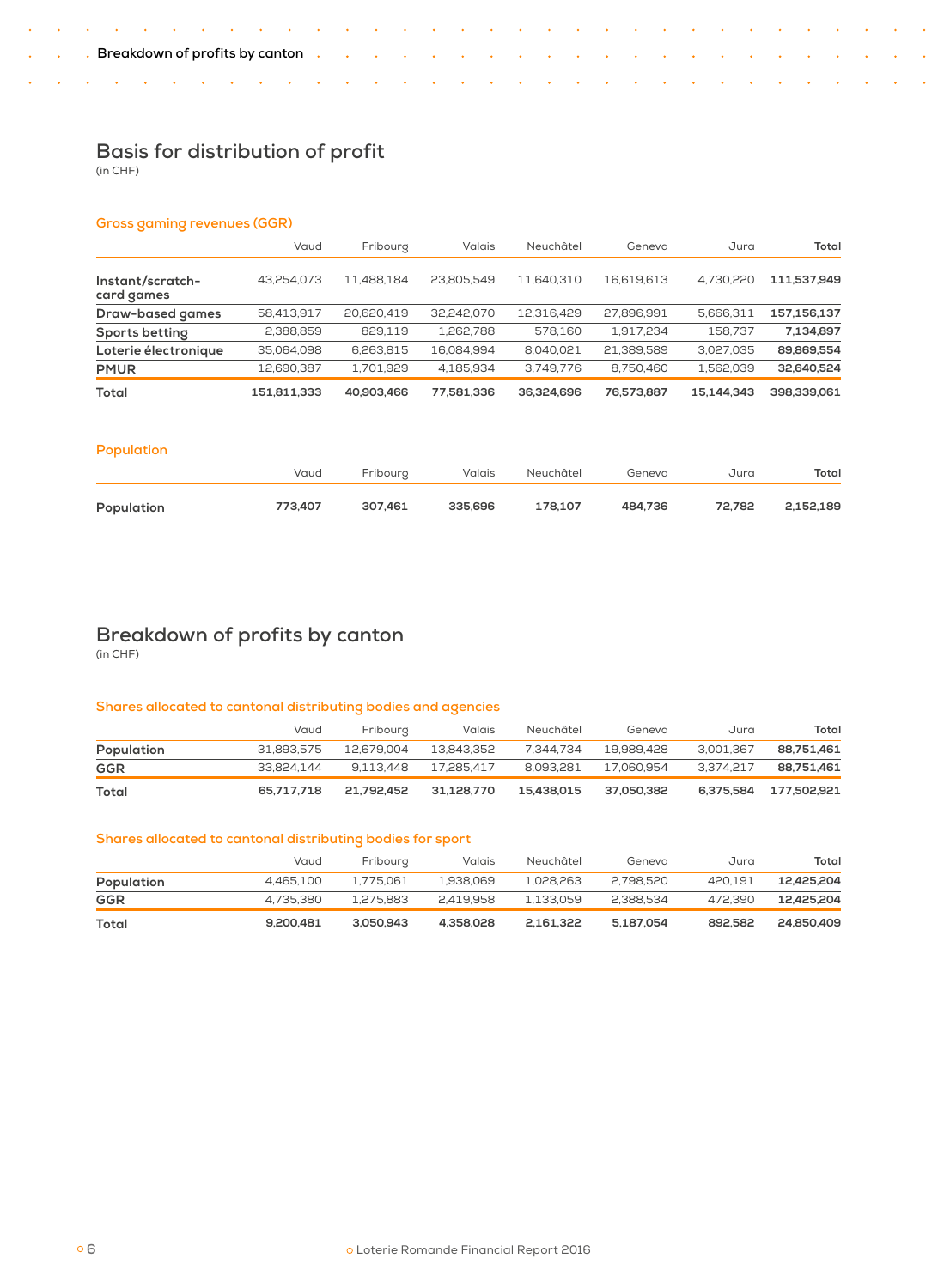# <span id="page-8-0"></span>**Notes to annual financial statements**

[With comparable 2015 data/expressed in Swiss francs (CHF)]

# 1. General information

Société de la Loterie de la Suisse Romande is a privatelaw non-profit-making association. It is governed by Articles 60ff of the Swiss Civil Code. Loterie Romande has its registered head office in Lausanne. Its business object is to organise and operate, with the due authorisations as laid down in legislation, lottery games and betting involving draws in money and in kind, and to redeploy net profits generated from this to public-service institutions and associations – social-welfare, cultural, research or sporting – working for the community in the cantons of French-speaking Switzerland.

# 2. Accounting and valuation principles

#### **Basis on which the accounts have been compiled**

The annual accounts for the 2016 financial year have been compiled in compliance with all Swiss GAAP Accounting & Reporting Recommendations (ARR). As a result, the company's annual accounts represent a true and fair view of the company's assets, financial position and results.

These accounts have been drawn up on the basis of the 'going concern' principle. The accounts are prepared according to the historical cost principle. The accounting years are defined in accordance with the accrual basis of accounting.

## **Transactions in foreign currencies**

Transactions in foreign currencies are converted at the exchange rate at the end of the previous month. Currency gains and losses resulting from completion of such transactions, as well as the revaluation of balancesheet items in foreign currencies to the exchange rate on the period-closing date, are booked in the income statement for the period.

#### **Transactions with associated parties**

Associated parties should be understood to mean: associated bodies, occupational-pension institutions, and individuals (physical persons) such as Members of the General Management or Board of Directors.

In 2016, a transaction was undertaken in favour of the Fondation du personnel de la Loterie Romande (Loterie Romande's Staff Pension Foundation). A detailed explanation can be found in Note 24.

#### **Cash/liquid assets**

Cash and liquid assets are valued at their nominal value. Assets in foreign currencies are valued at the exchange rate applicable on the period-closing date.

#### **Short-term deposits**

Financial investments extend up to a maximum duration of one year. These are valued at their nominal value.

# **Retailers' current-account balances**

Current-account balances of our lottery games retailers represent, at nominal value, the total stake money cashed on the company's behalf, after deduction of winnings paid out by retailers and retailers' commission fees. A provision for losses on accounts receivable is calculated each year. The principle for calculating is as follows:

| % of amount receivable |  |
|------------------------|--|
|------------------------|--|

| 15%  | up to 30 days |
|------|---------------|
| 50%  | up to 60 days |
| 100% | over 60 days  |

#### **Other short-term receivables**

Other short-term receivables are booked at nominal value with due account being taken of any requisite value adjustments.

#### **Inventories**

Inventories bought are valued at acquisition cost after correction for any necessary value adjustments. Discounts or rebates are treated as reductions in the acquisition cost.

#### **Pre-paid expenses and accrued income**

This item covers costs paid in advance chargeable to the following financial year, together with income relating to the current financial year that will only be cashed at a later date. Prepaid expenses and accrued income are valued at their nominal value.

#### **Tangible and intangible fixed assets**

Tangible and intangible assets are valued at their acquisition cost, less any required depreciation charges. Depreciation of fixed assets is calculated using the straightline method over their economically useful lifetimes.

#### Lifetimes for various assets:

| <b>Buildings</b>                      | 33 to 60 years |
|---------------------------------------|----------------|
| Installations & equipment             | 10 to 40 years |
| IT hardware                           | 4 to 8 years   |
| Furniture, fixtures & fittings        | 2 to 10 years  |
| Fixtures & fittings at points of sale | 5 years        |
| Audiovisual equipment                 | 4 to 5 years   |
| Vehicles                              | 4 years        |
| Software                              | 4 to 6 years   |
|                                       |                |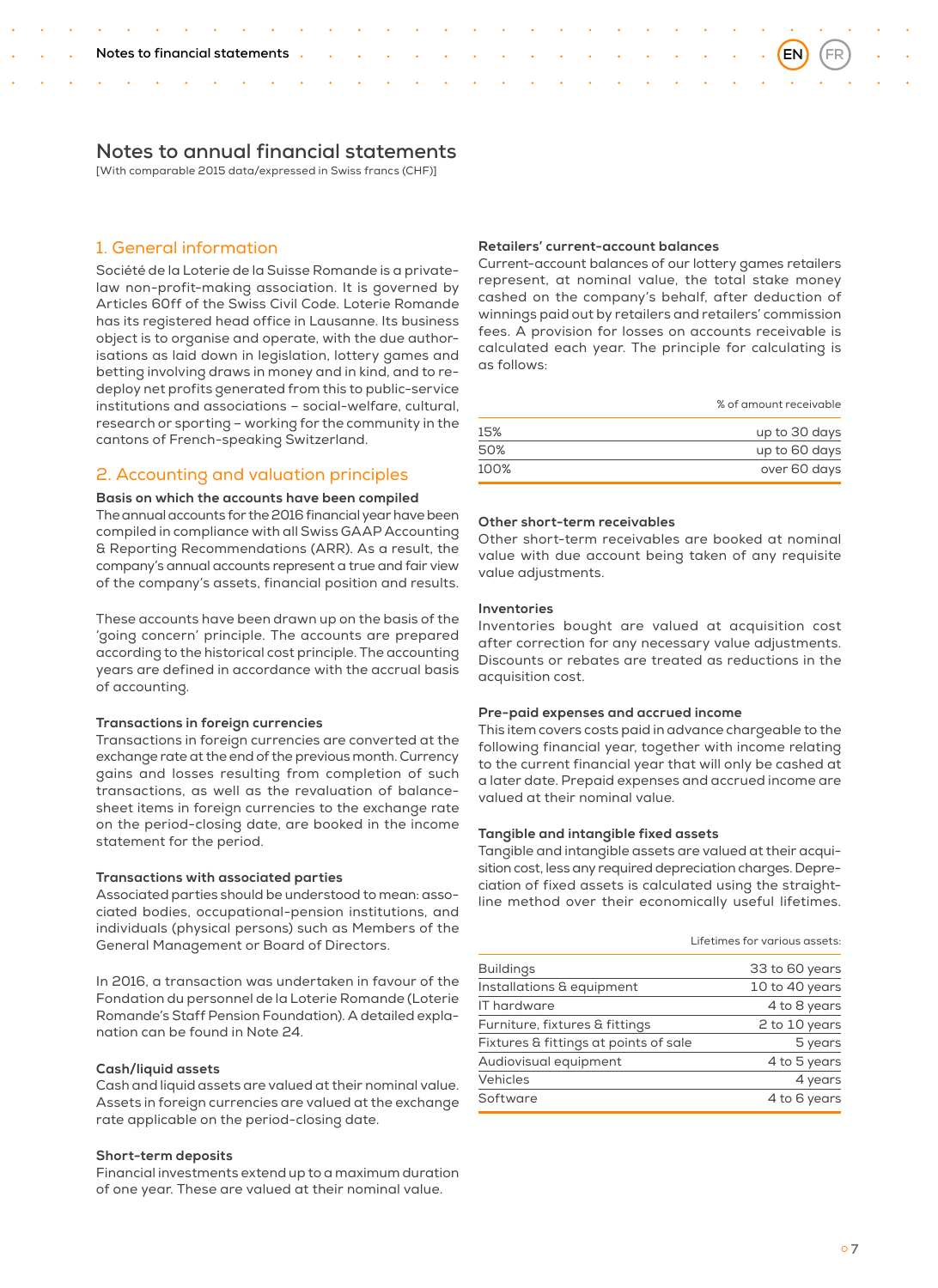Depreciation commences as soon as the fixed asset starts being used.

Lifetimes of the refurbished building and of installations and equipment at the Avenue de Provence premises are estimated at 60 years and 20-40 years, respectively. Depreciation of this building and its installations and equipment began as from the 1st of April 2016. Prior to renovation, the building had been depreciated over 33 years and its installations and equipment over 10 years.

The value of tangible and intangible fixed assets is subject to examination if signs are noticed indicating the asset's book value might be lower than its recoverable value. The detailed examination is presented in Notes 9 and 11.

#### **Financial fixed assets**

Financial fixed assets are valued at acquisition cost after deduction for economically necessary value adjustments. Those denominated in foreign currencies are booked at the exchange rate applicable on the period-closing date.

# **Current liabilities**

These liabilities are booked at their nominal value. Current liabilities comprise all debts with maturities of less than 12 months.

# **Pension liabilities**

Pension liabilities are calculated on the basis of the balance sheet of the occupational retirement benefit plan established in accordance with Swiss GAAP/ARR Standard No.26.

# **Provisions**

Probable liabilities based on a past event and the amount and timing of which cannot be stipulated with any certainty, but can be estimated reliably, are booked under provisions. For instance, this could relate to liabilities connected with legal or other such proceedings.

#### **Accrued charges and deferred income**

This item comprises expenses or costs chargeable to the current financial year, but which will only be paid at a later stage, as well as any income received in advance, but relating to the subsequent financial year. Accrued charges and deferred income are valued at their nominal value.

# **Equity – Guarantee fund**

This item corresponds to the sum at historical cost paid by the five French-speaking cantons when Loterie Romande was set up in 1937. It also includes the sum paid in by the Canton of Jura when it was created in 1979.

#### **Free reserve**

The free reserve corresponds to a fund the General Assembly may decide to pay into or draw down. Allocated from profits generated in the annual accounts, sums considered appropriate are set aside for the free reserve necessary for sound long-term management of the company's funds. Redeploying this free reserve must meet this goal. The Board of Directors submits a proposal to set aside or use these free reserves for approval by the General Assembly.

#### **Gross gaming revenues**

Gross gaming revenues (GGR) constitute the difference between the money staked by players and the winnings paid out, adjusted for the theoretical payout ratio as defined in the draw schedule.

#### **Approval of accounts**

The annual accounts were approved by the Board of Directors at its meeting on 28 March 2017.

## **Events that occurred after the year-end closing date**

The value of assets and liabilities is adjusted when and if events, which were generated or conditions for which existed at the time of the balance-sheet date, would modify values as of the year-end closing date. Such adjustments can occur up to the date when the financial accounts are approved by the Board of Directors. Events not altering balance-sheet values are presented in these Notes to the accounts.

For the 2016 financial year, no event occurred after the year-end closing date.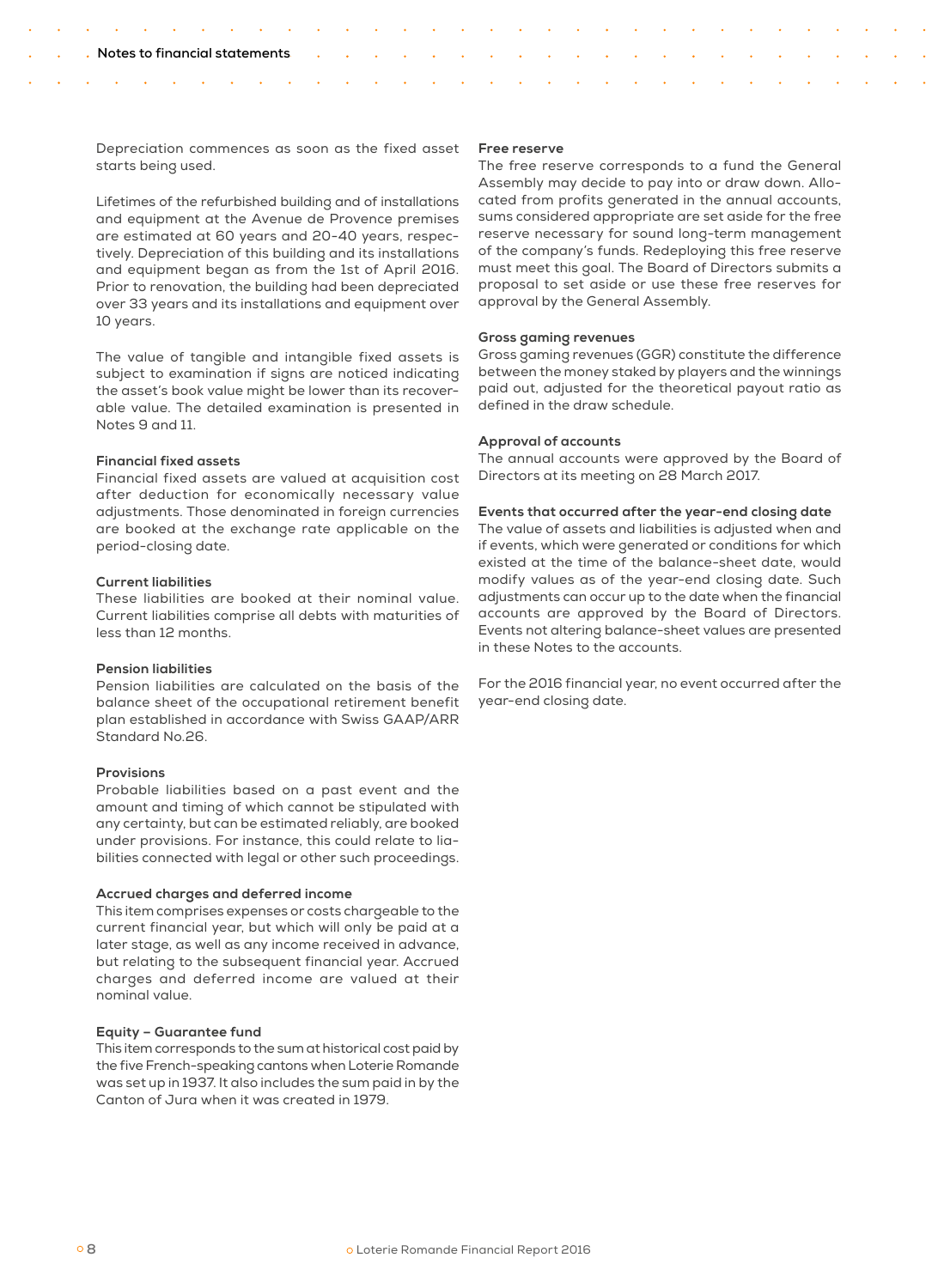# 3. Cash/liquid assets

|                    | 2016       | 2015                    |
|--------------------|------------|-------------------------|
| Cash in hand       | 15.741     | 22.701                  |
| PostFinance        | 35.096.763 | 66,172,150              |
| Cash held at banks |            | 97.530.964 107.819.780  |
|                    |            | 132.643.467 174.014.632 |

The ceiling for assets, fixed by banks, above which interest expenses amounted to a charge of CHF 119.094 (CHF 33,142 in 2015). As a corollary, Loterie Romande contracted more short- and long-term deposits so as

to reduce as much as possible the level of interest expenses being charged on cash balances (see Notes 4 and 10).

# 4. Short-term deposits

|                     | 65,279,032 40,549,002 |      |
|---------------------|-----------------------|------|
| Short-term deposits | 65,279,032 40,549,002 |      |
|                     | 2016                  | 2015 |

Such deposits are contracted with financially sound counterparties in accordance with a stringent in-house procedure ratified by the Board of Directors. There are no deposits held in foreign currencies.

Given the prevailing level of interest rates in 2016, most of these cash deposits were contracted at zero percent.

| Net retailers' balances                | 20.347.095 | 12.411.201 |
|----------------------------------------|------------|------------|
| Provision for losses on receivables    | $-400.000$ | $-400.000$ |
| Retailers' current-account balances    | 20.747.095 | 12.811.201 |
|                                        |            |            |
| 5. Retailers' current-account balances | 2016       | 2015       |

Invoicing is done weekly, except for sales outlets operating horse-race betting (PMU), for which billing is done three times a week. Payments are collected at the end

of the week, except for sizeable accounts, where the payment deadline is 30 days.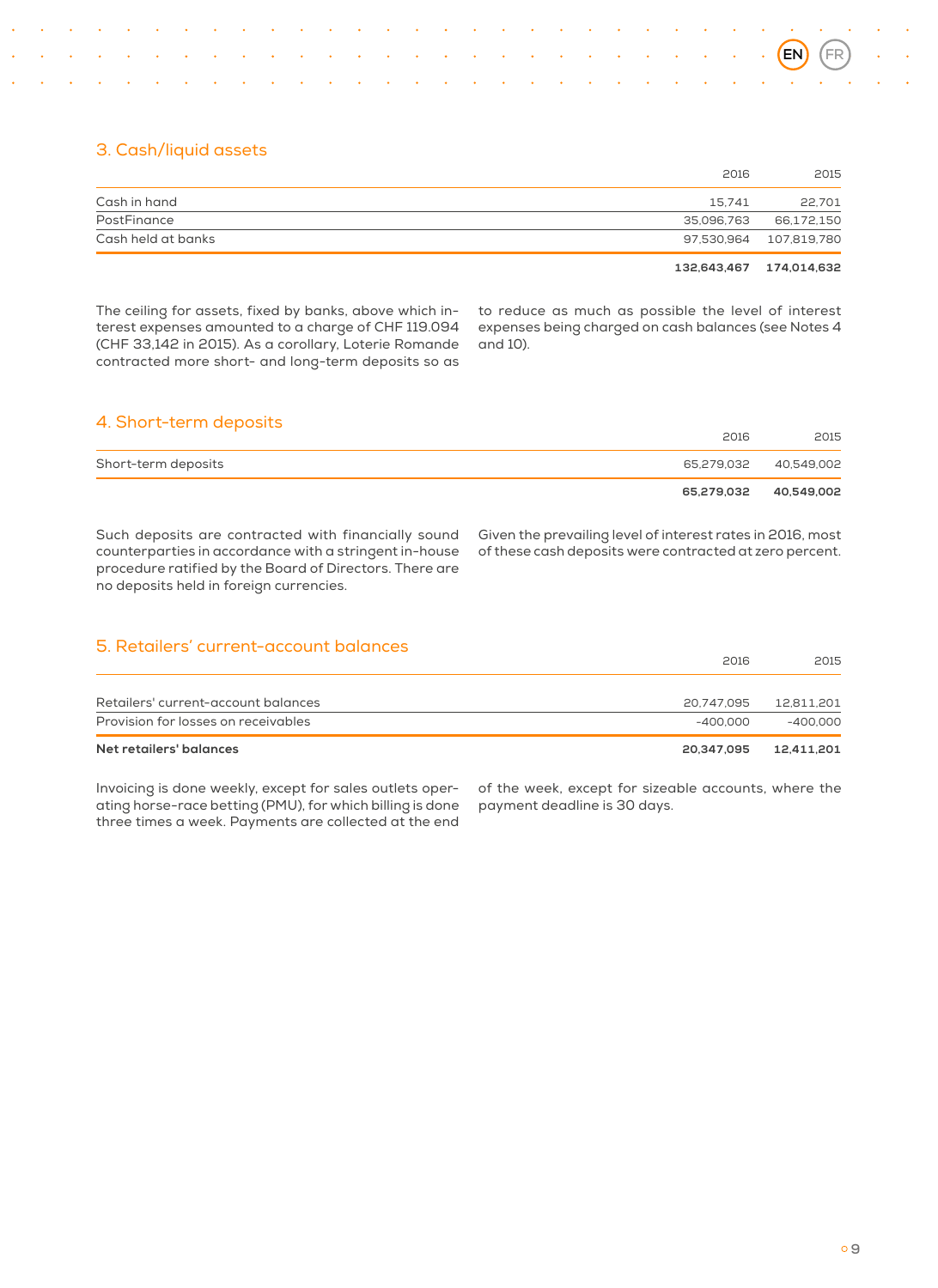# 6. Other short-term receivables

|                                | 12.407.073 | 13.192.429 |
|--------------------------------|------------|------------|
| Other receivables              | 1.906.426  | 1.353.360  |
| Withholding tax paid at source | 741.302    | 951.235    |
| Distributing bodies and ADEC   | 7.727.378  | 7.968.490  |
| Société simple Euro Millions   | 2.031.968  | 2.919.343  |
|                                | 2016       | 2015       |

definitively approved. The allocation to ADEC is also an advance on profits which is reconciled once the profit distribution is determined.

The current account of the Société simple Euro Millions, relating to the Euro Millions game, is denominated in euros and valued at the euro/Swiss franc exchange rate in force on the last day of the financial year. This is mainly money paid into banks in connection with the Euro Millions game.

Receivables for the distributing bodies include primarily contributions allocated directly to various associations for which financing is drawn down from profits for the current year. Such amounts are subsequently deducted from the profits to be distributed once the accounts are

This 'Withholding tax paid at source' item constitutes withholding tax calculated on winnings paid and won during the draws (online games). Withholding tax is then paid to the Swiss Federal Tax Administration (FTA) in the month following the month in which the draws take place, regardless of whether the winner has claimed their winnings or not.

# 7. Inventories

|                                  | 2016      | 2015      |
|----------------------------------|-----------|-----------|
| Consumables                      | 1.306.825 | 1.551.605 |
| Value adjustments on inventories | $-50.000$ |           |
| Finished products                | 589.734   | 1.786.152 |

 **1,846,558 3,337,757** 

Inventories are comprised of the following:

- 1. consumables, in particular spare parts needed for repairing and maintaining gaming machinery and terminals on our retailers' premises, as well as rolls of paper and blank tickets for the gaming equipment;
- 2. finished products, i.e. batches of cards/tickets already printed and waiting to be put on sale (their value comprises the cost of printing and the paper).

## **Value adjustments on inventories**

So as to reflect their residual lifetimes, varying between 2 and 5 years, the value of spare parts for PMU devices and game terminals was adjusted. The gross value of these items is CHF 193,732.

# 8. Pre-paid expenses and accrued income

| Winnings calculated on stakes booked in advance | 1.050.350 | 1.166.695 |
|-------------------------------------------------|-----------|-----------|
| Adjustments to GGR                              | 5.276.625 | 1.539.203 |
| Pre-paid expenses                               | 2.141.323 | 1,809.861 |
| Accrued interest and other income to be booked  | 73.604    | 322,005   |
| Other accrued assets                            | 206.313   | 683.517   |
|                                                 |           |           |

 **8,748,215 5,521,281** 

2016 2015

This item covers, in particular, invoiced charges paid in advance by the closing date for the accounts, but relating to the following financial year. Adjustments to GGR are also included under this item. These adjustments constitute the difference between the actual rate of payout on winnings and the theoretical payout ratio as defined in the draw schedule. The GGR figure in the operating account is thus the theoretical GGR from games.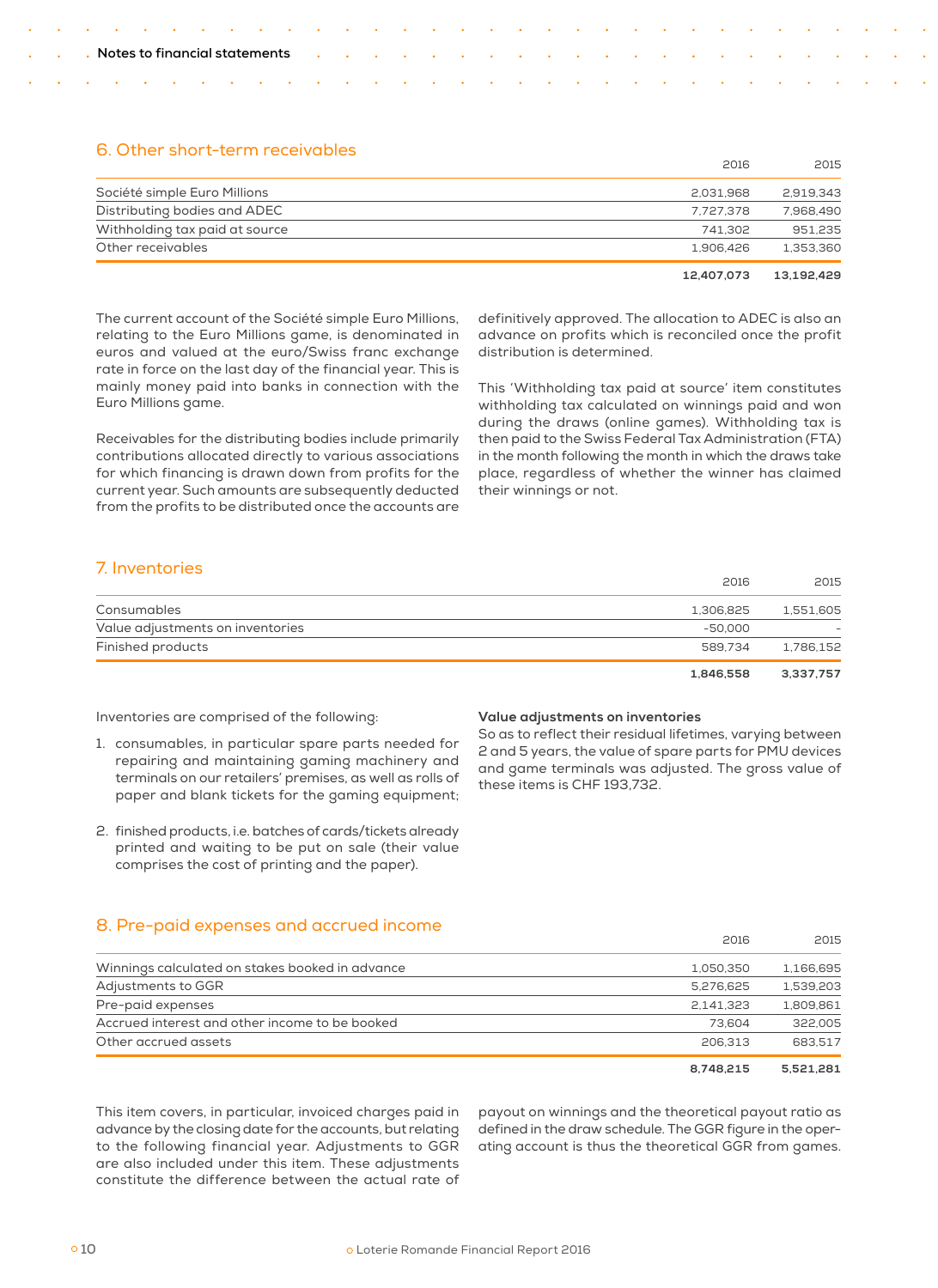L.

# 9. Tangible fixed assets

l.

|                                 | Property<br>& buildings | Installations<br>& equipment | Furniture.<br>fixtures<br>& vehicles | IT hardware   | <b>Fixed assets</b><br>under<br>construction | Total         |
|---------------------------------|-------------------------|------------------------------|--------------------------------------|---------------|----------------------------------------------|---------------|
| <b>Gross values</b>             |                         |                              |                                      |               |                                              |               |
| Position as of 01.01.2015       | 13,147,701              | 9,134,509                    | 13,268,875                           | 46,729,840    | 15,909,969                                   | 98,190,894    |
| <b>Additions</b>                |                         | 17,923                       | 218,739                              | 744,202       | 17,269,662                                   | 18,250,525    |
| <b>Disposals</b>                | ÷,                      | $-1,910,319$                 | $-792,251$                           | $-1,109,387$  |                                              | $-3,811,956$  |
| Reclassification                |                         |                              | 142,249                              | 821,766       | $-3,048,238$                                 | $-2,084,223$  |
| Position as of 31.12.2015       | 13,147,701              | 7,242,113                    | 12,837,611                           | 47,186,422    | 30,131,392                                   | 110,545,239   |
| <b>Accumulated depreciation</b> |                         |                              |                                      |               |                                              |               |
| Position as of 01.01.2015       | $-4,640,205$            | $-8,426,311$                 | $-10,496,332$                        | $-24,033,345$ | $-801,791$                                   | -48,397,984   |
| Depreciation                    | $-371,101$              | $-196,984$                   | $-1,060,980$                         | $-6,319,063$  | ÷                                            | -7,948,127    |
| <b>Disposals</b>                | ۰                       | 1,910,319                    | 792,251                              | 1,109,387     |                                              | 3,811,956     |
| Reclassification                |                         |                              |                                      | 8,369         |                                              | 8,369         |
| Impairment                      | ä,                      | $\overline{\phantom{a}}$     | $-30,912$                            | $-13,275$     | ÷,                                           | $-44,187$     |
| Position as of 31.12.2015       | $-5,011,305$            | $-6,712,976$                 | $-10,795,973$                        | -29,247,927   | $-801,791$                                   | -52,569,972   |
| Net values as of 31.12.2015     | 8,136,396               | 529,136                      | 2,041,638                            | 17,938,495    | 29,329,601                                   | 57,975,267    |
| <b>Gross values</b>             |                         |                              |                                      |               |                                              |               |
| Position as of 01.01.2016       | 13,147,701              | 7,242,113                    | 12,837,611                           | 47,186,422    | 30,131,392                                   | 110,545,239   |
| <b>Additions</b>                |                         | 23,432                       | 157,704                              | 358,202       | 7,981,449                                    | 8,520,787     |
| <b>Disposals</b>                |                         | $-3,855,851$                 | $-1,798,988$                         | $-731,882$    |                                              | -6,386,721    |
| Reclassification                | 21,375,291              | 10,584,612                   | 2,148,870                            | 1,842,302     | $-35,651,075$                                | 300,000       |
| Position as of 31.12.2016       | 34,522,992              | 13,994,306                   | 13,345,198                           | 48,655,043    | 2,461,766                                    | 112,979,305   |
| <b>Accumulated depreciation</b> |                         |                              |                                      |               |                                              |               |
| Position as of 01.01.2016       | $-5,011,305$            | $-6,712,976$                 | $-10,795,973$                        | -29,247,927   | $-801,791$                                   | $-52,569,972$ |
| Depreciation                    | $-750,324$              | -463,976                     | $-860,128$                           | $-6,091,727$  |                                              | $-8,166,155$  |
| <b>Disposals</b>                |                         | 3,855,851                    | 1,798,987                            | 731,882       | ÷,                                           | 6,386,720     |
| Reclassification                | $-300,000$              | ٠                            | $\bar{a}$                            | 3,983         | $\overline{a}$                               | $-296,017$    |
| Impairment                      | $-801,791$              | $\sim$                       | $-46,398$                            | $-11,285$     | 801,791                                      | $-57,683$     |
| Position as of 31.12.2016       | $-6,863,420$            | $-3,321,101$                 | $-9,903,512$                         | $-34,615,074$ |                                              | -54,703,107   |
| Net values as of 31.12.2016     | 27,659,572              | 10,673,204                   | 3,441,686                            | 14,039,969    | 2,461,766                                    | 58,276,197    |

 $\sim$   $\sim$ 

 $\sim$   $\sim$ 

 $\sim$ 

l,  $\sim$ ÷. l. l, l.  $\ddot{\phantom{a}}$  $\bar{\mathcal{A}}$  $\hat{\mathcal{A}}$ 

 $\ddot{\phantom{a}}$ l.

 $\ddot{\phantom{0}}$ l. l.  $\ddot{\phantom{1}}$  $\ddot{\phantom{a}}$  $\ddot{\phantom{1}}$ 

 $\ddot{\phantom{0}}$  $\ddot{\phantom{a}}$  $\sim$   $\sim 10^{-11}$  $\ddot{\phantom{0}}$ l.

l, l.  $\sim$ 

 $\ddot{\phantom{1}}$  $\ddot{\phantom{0}}$ 

l.

#### **Impairment on asset values**

In 2016, no category of fixed asset required any significant value writedown.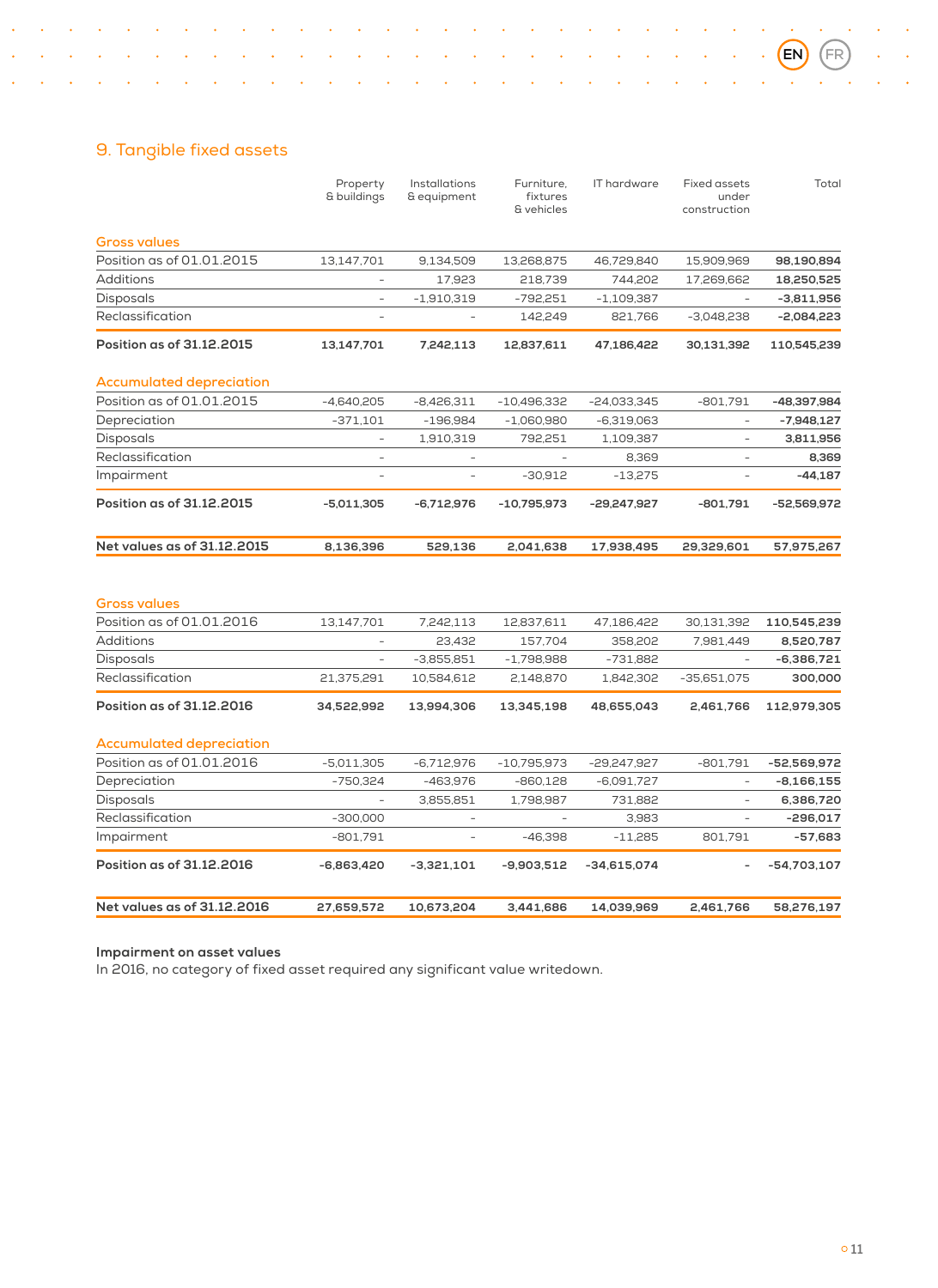# **Property and mortgages**

 $\ddot{\phantom{1}}$ 

|                                                        | 2016       | 2015      |
|--------------------------------------------------------|------------|-----------|
| Total value of buildings in the balance sheet          | 27.659.572 | 8.136.396 |
| Mortgage notes on such property assets are as follows: |            |           |
| First-ranked mortgage notes                            | 2,500,000  | 2,500,000 |
| Second-ranked mortgage notes                           | 500,000    | 500,000   |
| Total of guarantee-free mortgage notes                 | 3.000.000  | 3,000,000 |

10. Financial fixed assets

| to. I indirandi muda udadia        | 2016       | 2015       |
|------------------------------------|------------|------------|
| Long-term loan (9 years)           | 23,000,000 | 23,000,000 |
| Participation in SLE Euro Millions | 2,877,890  | 2.579.748  |
| Rent guarantee & securities        | 82.132     | 82.124     |
| Deposits with banks                | 20,000,000 |            |
| Deposits with local authorities    | 4.250.000  |            |
|                                    | 50.210.021 | 25.661.872 |

The long-term loan, contracted in 2011, has a term of 9 years. It is secured by property and bears interest in accordance with the revised contract terms.

The value of the SLE Euro Millions stake has been adjusted to factor in, from now on, money earmarked for designing the game. These funds will be recouped once the game is no longer being operated. Comparable figures for 2015 have been duly restated on a like-forlike basis.

Long-term deposits were made in 2016, with a maximum term of 3 years. These deposits, with banks and local authorities, are a response to the need to scale down cash balances held in bank accounts that are incurring interest charges.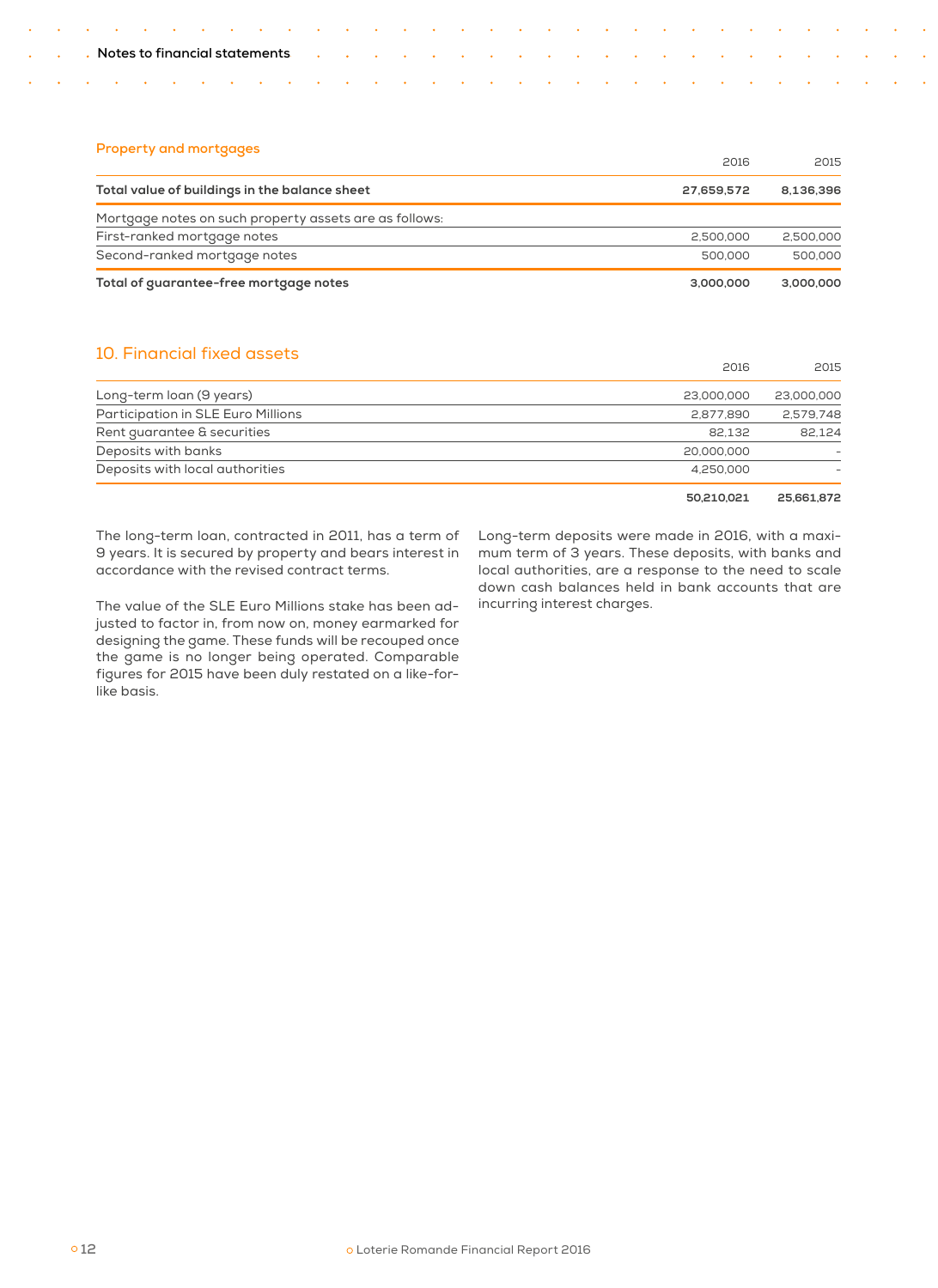|                                 | Software      | Fixed assets<br>under<br>construction | Total         |
|---------------------------------|---------------|---------------------------------------|---------------|
| <b>Gross values</b>             |               |                                       |               |
| Position as of 01.01.2015       | 72,579,980    | $\overline{\phantom{a}}$              | 72,579,980    |
| <b>Additions</b>                | 4,033,384     | ÷,                                    | 4,033,384     |
| Disposals                       |               |                                       |               |
| Reclassification                | 29.539        | 2,054,684                             | 2,084,223     |
| Position as of 31.12.2015       | 76,642,903    | 2,054,684                             | 78,697,587    |
| <b>Accumulated depreciation</b> |               |                                       |               |
| Position as of 01.01.2015       | $-54,648,936$ | $\bar{a}$                             | -54,648,936   |
| Depreciation                    | $-7,368,790$  | $\overline{\phantom{a}}$              | $-7,368,790$  |
| Disposals                       |               | ٠                                     |               |
| Reclassification                | $-8,369$      | ÷,                                    | $-8.369$      |
| Impairment                      | $-4,588$      | L,                                    | $-4,588$      |
| Position as of 31.12.2015       | $-62,030,684$ |                                       | $-62,030,684$ |
| Net values as of 31.12.2015     | 14,612,220    | 2,054,684                             | 16,666,904    |
| <b>Gross values</b>             |               |                                       |               |
| Position as of 01.01.2016       | 76,642,903    | 2,054,684                             | 78,697,587    |
| <b>Additions</b>                | 741,165       | 4,641,643                             | 5,382,808     |
| Disposals                       | $-32.186$     | ÷                                     | $-32,186$     |
| Reclassification                | 1,875,414     | $-1,875,414$                          |               |
| Position as of 31.12.2016       | 79,227,296    | 4,820,913                             | 84,048,210    |
| <b>Accumulated depreciation</b> |               |                                       |               |
| Position as of 01.01.2016       | $-62,030,684$ |                                       | $-62,030,684$ |
| Depreciation                    | $-7,004,439$  | $\overline{a}$                        | $-7,004,439$  |
| <b>Disposals</b>                | 32.186        | $\bar{ }$                             | 32,186        |
| Reclassification                | $-3,983$      | ÷                                     | $-3,983$      |
| Impairment                      | $-520,507$    | ۳                                     | $-520,507$    |
| Position as of 31.12.2016       | -69,527,426   |                                       | $-69,527,426$ |
| Net values as of 31.12.2016     | 9,699,870     | 4,820,913                             | 14,520,783    |
|                                 |               |                                       |               |

#### **Impairment on asset values**

In 2016, some items underwent a revaluation reappraisal and the length of their useful lifetimes was reassessed. The useful lifetimes of online games systems on the Internet platform, along with assets associated with the TV game, were reappraised and shortened.

The total amount of writedowns on values of intangible assets came to CHF 520,507.

# 12. Winnings and prizes payables

|                              | 15,099,955  16,078,331 |
|------------------------------|------------------------|
| Winnings and prizes payables | 15,099,955  16,078,331 |
| 2016                         | 2015                   |

Winnings and prizes payables represent those winnings and prizes that can still be claimed by the winners in the

six months following the date of the draw, as well as the jackpot reserve fund.

**EN FR**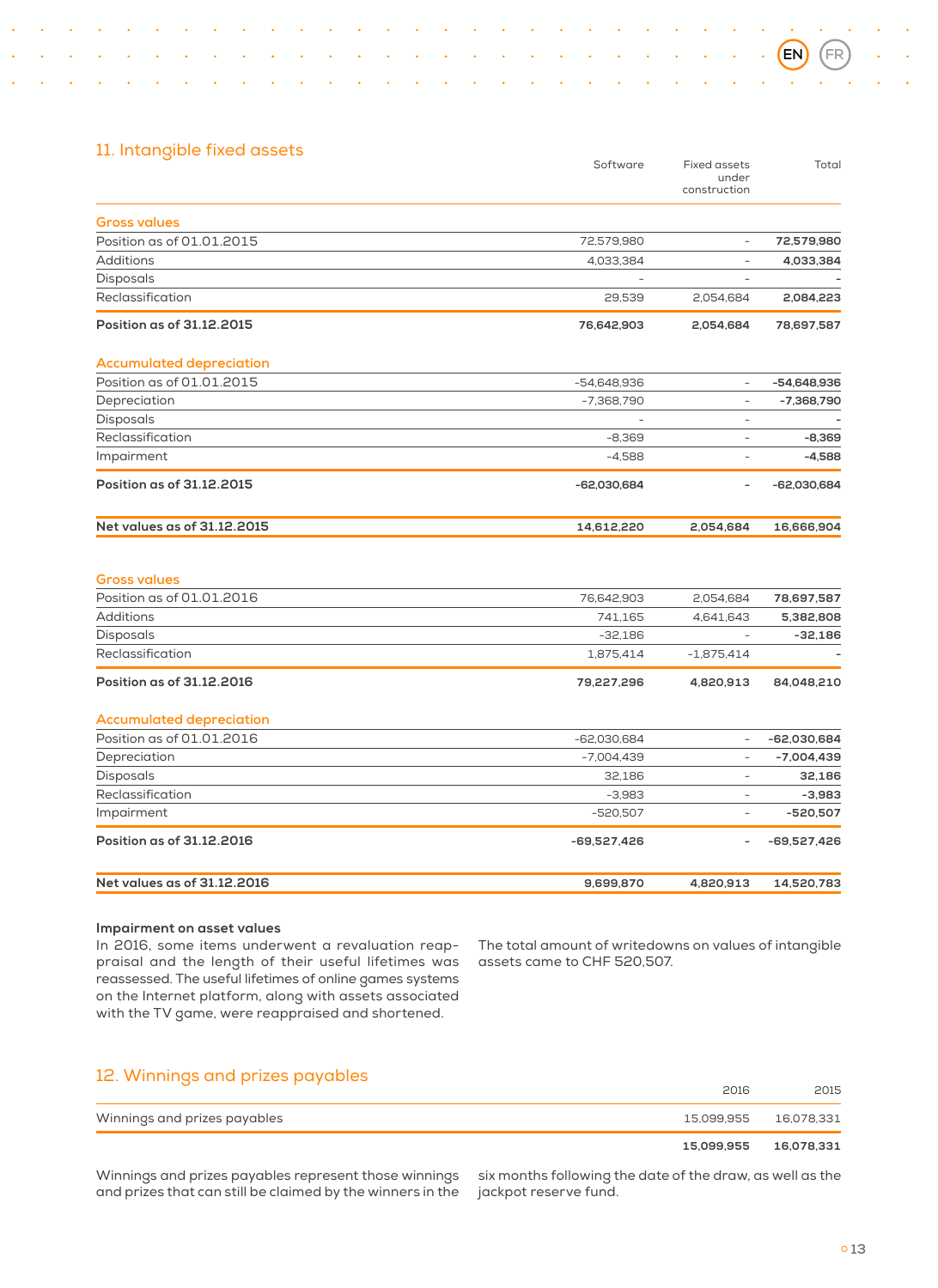|  |  | Notes to financial statements |
|--|--|-------------------------------|
|--|--|-------------------------------|

# 13. Players' wallets (Internet)

|                             | 2016      | 2015      |
|-----------------------------|-----------|-----------|
| Players' wallets (Internet) | 2.711.628 | 2.688.202 |
|                             | 2.711.628 | 2,688,202 |

The 'Players' wallets' item is the balance on accounts of players using the online games platform. Funds for these accounts are supplied by the players themselves who use the money in their accounts to play the various games offered by Loterie Romande on its Internet platform. Once their accounts are credited, the players can access the games offered by Loterie Romande. Winnings of up to CHF 1,000 are directly credited to players' wallets whereas winnings in excess of that figure are paid into their bank accounts.

# 14. Trade accounts payables

|                           | 2016       | 2015       |
|---------------------------|------------|------------|
| Trade accounts payables   | 4,204,958  | 3,233,547  |
|                           | 4,204,958  | 3,233,547  |
|                           |            |            |
| 15. Profit to be paid out |            |            |
|                           | 2016       | 2015       |
| Profit to be paid out     | 46,465,362 | 46,343,367 |
|                           | 46.465.362 | 46.343.367 |

Profits are paid out in four quarterly instalments once the accounts have been finally validated by the General Assembly. Payments start from the second half of the year following the accounting year. As of the year-end

closing date, the final quarter of profits for the 2015 financial year still remained to be paid out. It was paid in January 2017.

# 16. Other liabilities

|                                             | 2016      | 2015      |
|---------------------------------------------|-----------|-----------|
| Withholding tax payable                     | 2.624.211 | 2.653.255 |
| VAT payable                                 | 514.201   | 574.243   |
| Partner companies' current-account balances | 1.535.868 | 1.482.849 |
| Other debts                                 | 196.587   | 104.117   |
|                                             | 4.870.868 | 4.814.463 |

The 'Withholding tax payable' item consists of withholding tax to be paid for winnings in the month of December. Partner companies' current-account balances

relate to services undertaken related to joint running of various games.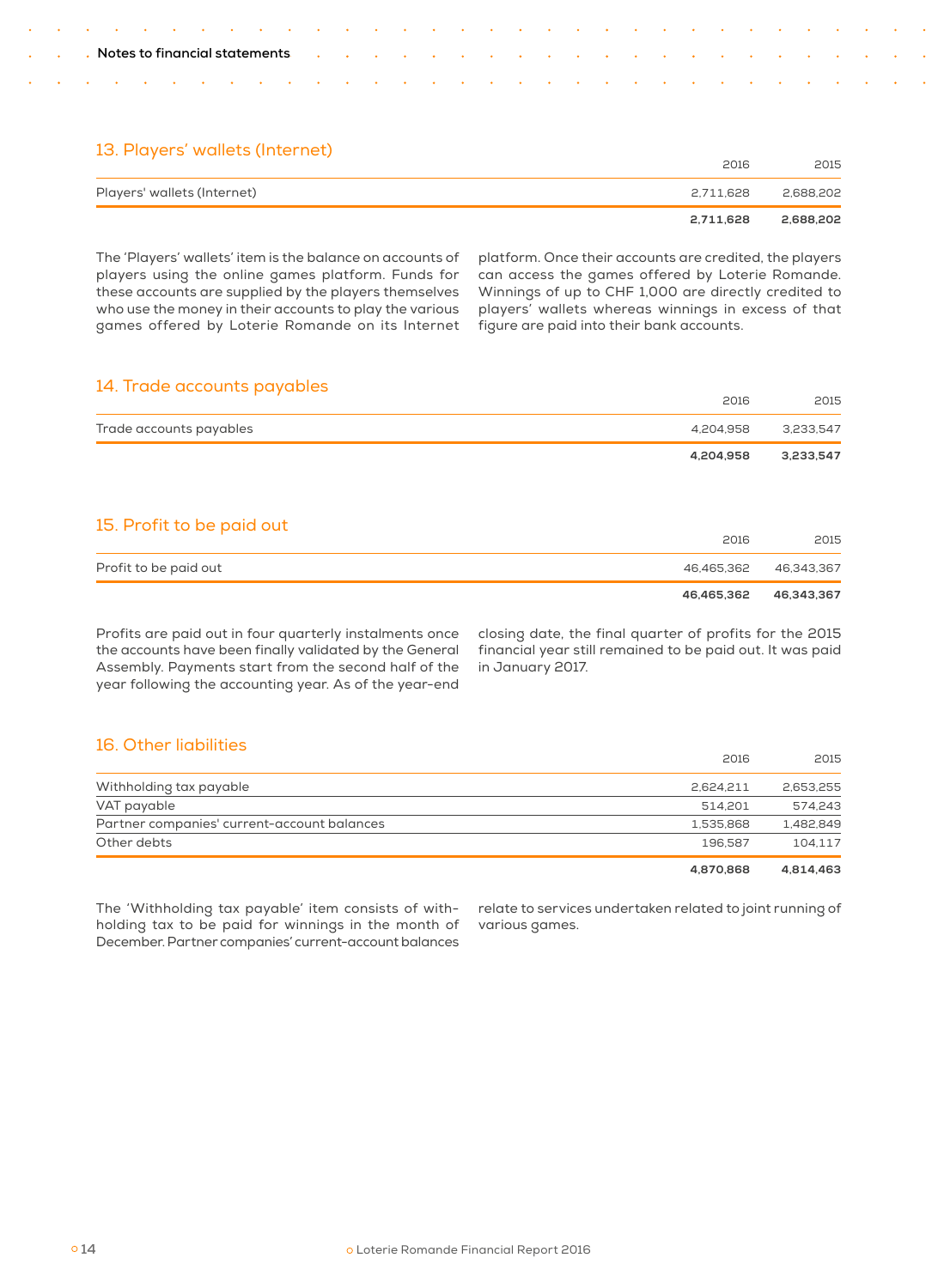# 17. Short-term provisions

|                           | Provisions<br>for legal costs | Other<br>provisions | Total     |
|---------------------------|-------------------------------|---------------------|-----------|
| Position as of 01.01.2015 | 2,000,000                     | 871,884             | 2,871,884 |
| Allocation                | $\overline{\phantom{a}}$      | ۰                   |           |
| Use                       | -                             | $-68,292$           | $-68,292$ |
| Release                   | -                             | -                   |           |
| Position as of 31.12.2015 | 2,000,000                     | 803,592             | 2,803,592 |
| Allocation                | -                             | 100,000             | 100,000   |
| Use                       | -                             | $-3,592$            | $-3,592$  |
| Release                   | -                             |                     |           |
| Position as of 31.12.2016 | 2.000.000                     | 900,000             | 2,900,000 |

As this pertains to a civil-law case as part of an application for dispute-resolution arbitration, the degree of

uncertainty as regards the outcome of the legal case cannot be estimated.

# 18. Accrued charges and deferred income

| Adjustments to GGR                    | 12.981.453 | 11.873.845 |
|---------------------------------------|------------|------------|
| Provision for invoices to be received | 3.055.075  | 3.214.145  |
| Other accrued liabilities             | 3.707.357  | 3.308.228  |
| Stakes booked in advance              | 2.014.463  | 2.227.493  |
|                                       | ____       | ____       |

 **21,758,348 20,623,711** 

2016 2015

Adjustments to GGR constitute the difference between the actual rate of payout on winnings and the theoretical payout ratio as defined in the draw schedule. The GGR figure in the Income statement is thus the theoretical GGR from games. This adjustment implies that winnings paid out effectively compared to sales for the period are lower than the theoretical payout ratio.

This stems primarily from new tickets and games being launched at the end of the year, as well as the time-lag between the sale of a ticket/card and payment of any winnings relating to it. The most striking example of this is the Millionnaires scratch-card, when the bulk of the sales occur at the end of Year N whereas the major prizes can only be cashed in at the start of Year N+1.

# 19. Pension liabilities

| LoRo employee<br>Pension Foundation<br>surplus cover | Economic<br>benefit | Economic<br>benefit      | Change during<br>the year | Personnel<br>costs | Personnel<br>costs |
|------------------------------------------------------|---------------------|--------------------------|---------------------------|--------------------|--------------------|
| 2016                                                 | 2016                | 2015                     |                           | 2016               | 2015               |
| $\sim$                                               | $\sim$              | $\overline{\phantom{a}}$ | $\sim$                    | 2.523.900          | 2,434,555          |

As of 31 December 2016, the employee Pension Fund Foundation's provisory results showed surplus cover. However, this cover did not reach the targeted fluctuation reserving rate as defined in the Foundation's regulations. Nor are there any employer contribution reserves.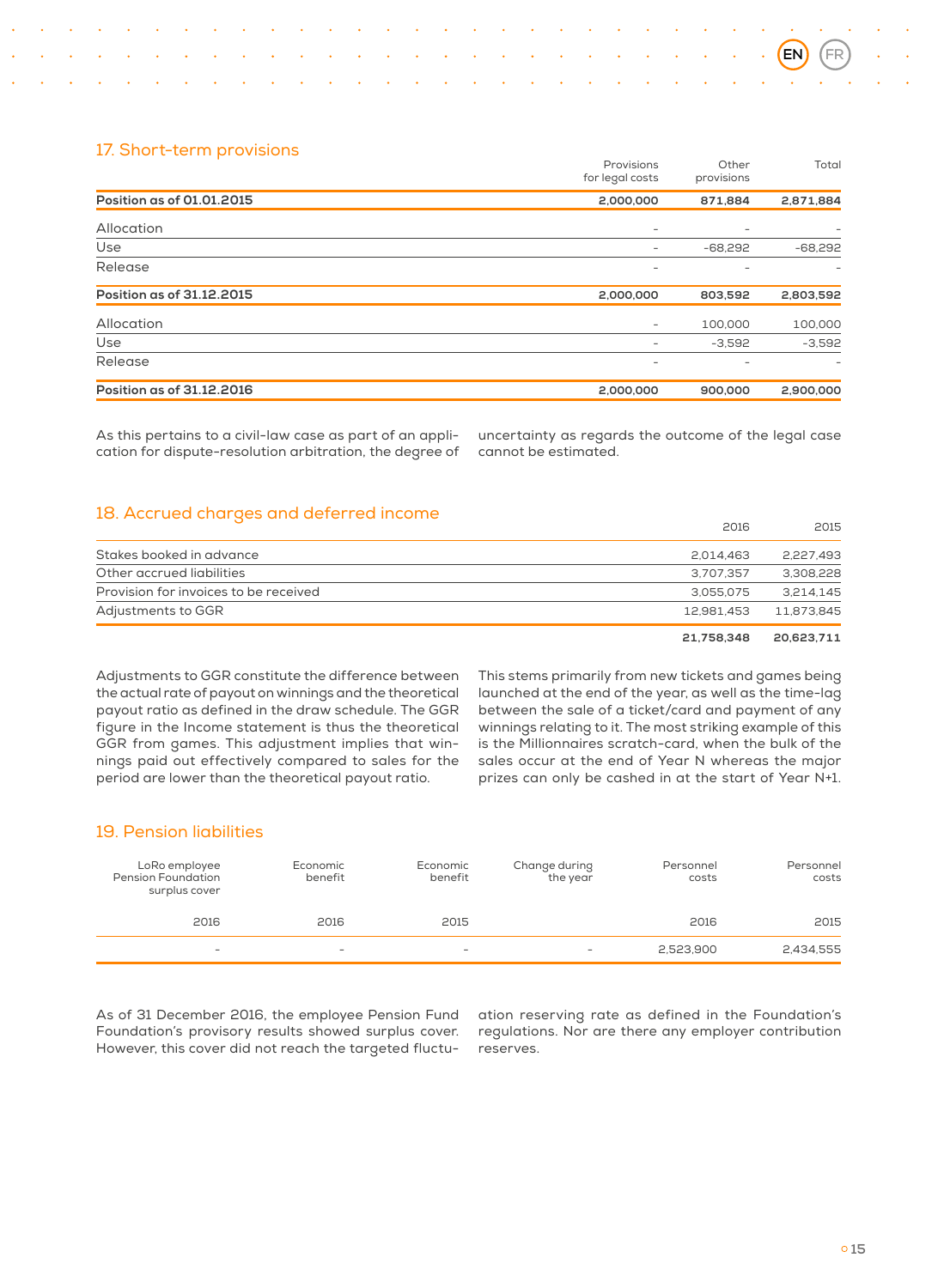# 20. Gross gaming revenues (GGR) 2016 <sup>2015</sup>

|                       | CUID | CUI D                   |
|-----------------------|------|-------------------------|
| Gross gaming revenues |      | 398.339.061 376.822.634 |
|                       |      | 398.339.061 376.822.634 |

Gross gaming revenues (GGR) constitute the money staked by players less the winnings paid out, adjusted for theoretical winnings, so as to reflect the theoretical level of GGR as defined in the draw schedule published in the Official Gazettes.

Owing to Loterie Romande's weekly invoicing period, the 2016 financial year books sales from 27 December 2015 to 31 December 2016 (2015: from 28 December 2014 to 26 December 2015).

2016 2015

# 21. Commission fees

| _________________________ | 2016       | 2015                  |
|---------------------------|------------|-----------------------|
| <b>Commission fees</b>    |            | 74.525.887 70.463.545 |
|                           | 74.525.887 | 70,463,545            |

These constitute commission fees paid out to our retailers from sales of lottery products and games.

# 22. Operating expenses

|                                          | ∟∪⊥∪        | ∟ບ⊥ບ        |
|------------------------------------------|-------------|-------------|
| Retailers' expenses                      | 618,677     | 632,087     |
| Producing games                          | 4,570,019   | 4,962,429   |
| Operating games                          | 12,958,683  | 13,136,853  |
| IT                                       | 18,587,396  | 19,053,989  |
| Personnel costs                          | 27,985,821  | 27,734,261  |
| General overheads & administrative costs | 7,221,737   | 7,567,842   |
| Marketing, publicity & communications    | 13,742,552  | 13,817,968  |
| Sales & promotional events               | 2.714.506   | 2,497,721   |
| Depreciation & impairment                | 15.748.785  | 15,365,692  |
|                                          | 104.148.177 | 104.768.843 |

| Operating costs/GGR ratio |  |
|---------------------------|--|
|                           |  |

Operating costs are all expenses and costs needed to operate Loterie Romande's games and run its business.

# 23. Financial expenses & income

|                  | 2016       | 2015     |
|------------------|------------|----------|
| Financial costs  | 194.145    | 639.425  |
| Financial income | -441.302   | -930.478 |
|                  | $-247.157$ | -291.053 |

Financial costs and income include interest on bank and postal accounts, interest on the long-term loan and on fixed-term placements. Also included under this item

are currency gains/losses on accounts denominated in foreign currencies.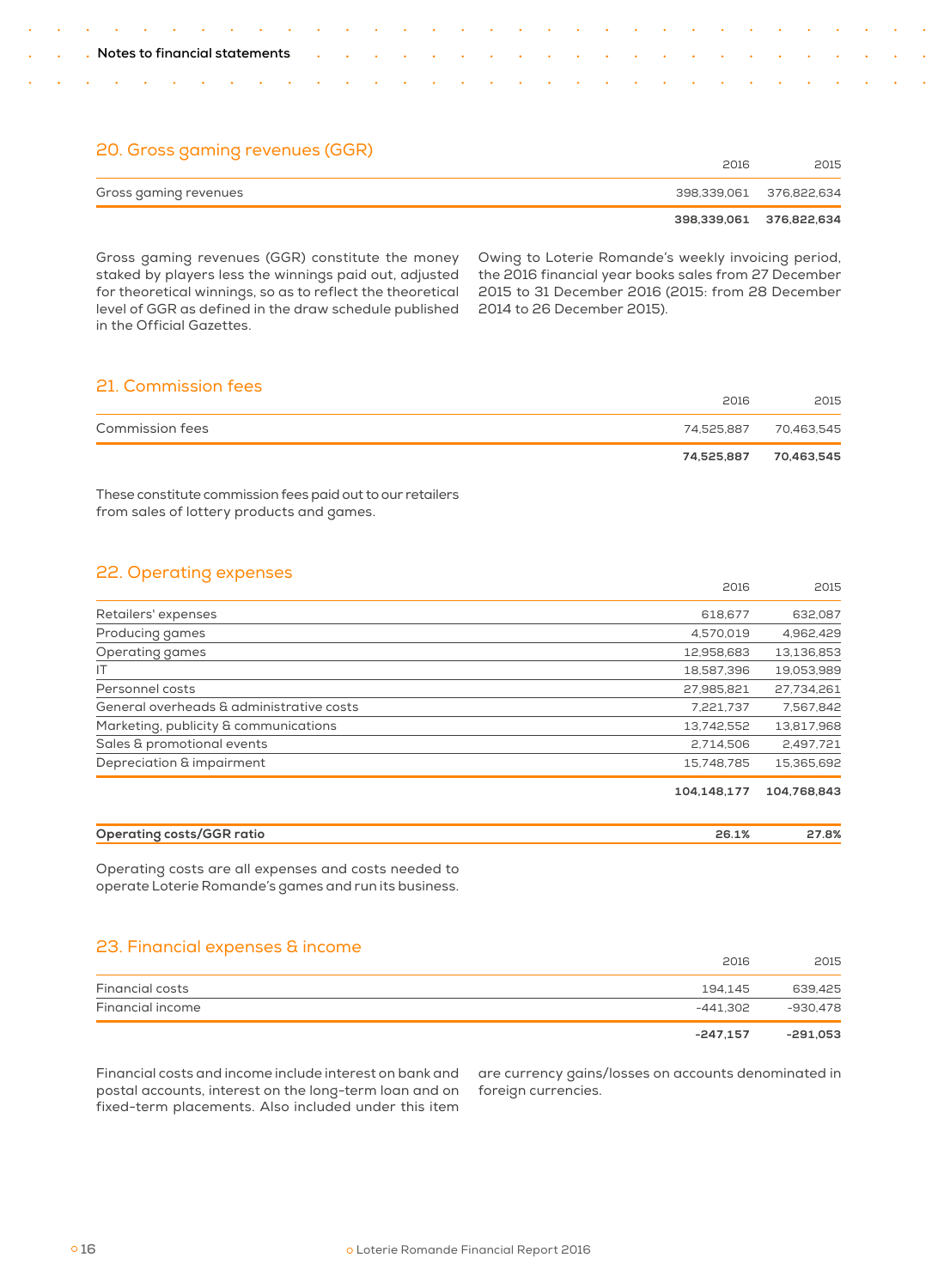# 24. Non-operating expenses and income

|                                      | 2016      | 2015     |
|--------------------------------------|-----------|----------|
| Non-operating & exceptional expenses | 1.004.471 | 452.840  |
| Non-operating & exceptional income   | -123.761  | -103.091 |
|                                      | 880.710   | 349.750  |

In some financial years, some income and/or expenses may not be directly charged to the operation of lottery games. This might relate to one-off expenses which will not recur.

In 2016, exceptional expenses were booked, related, in the main, to Loterie Romande's contribution to offsetting the accounting loss incurred by the Staff Pension Foundation as an upshot of the sale of the premises at 13, rue Marterey.

In 2015, exceptional expenses were booked, these charges being related to the Game Print SA company ceasing trading; Loterie Romande gave assistance to the company with its closure programme.

| 25. Off-balance-sheet operations                                                  | 2016      | 2015      |
|-----------------------------------------------------------------------------------|-----------|-----------|
|                                                                                   |           |           |
| Total amount of guarantees, deposits and other pledges in favour of third parties | 100,000   | 100,000   |
| Leasing debts of less than 1 year                                                 | 604.023   | 632.518   |
| Leasing debts between 1 and 4 years                                               | 561.849   | 814.987   |
| Total sum of leasing debts                                                        | 1.165.871 | 1.447.505 |

The pledges are collateral security with a bank acting as cover for exchange-rate risks on forward currency purchases to pay our European suppliers.

Leasing debts relate to the company's fleet of vehicles, in agreements primarily concluded with Amag Leasing SA.

# 26. Fees for auditors' services

| LU. I CCO IOI GGGILOIO OCI VICCO | 2016                     | 2015   |
|----------------------------------|--------------------------|--------|
| Auditors' fees                   | 68.728                   | 70,800 |
| Fees for other services          | $\overline{\phantom{a}}$ | 20,925 |
|                                  | 68.728                   | 91.725 |

# 27. Number of full-time-equivalent employees (FTEs)

|                                          | 237  | 236  |
|------------------------------------------|------|------|
| Number of full-time-equivalent employees | 53.  | 236  |
|                                          | 2016 | 2015 |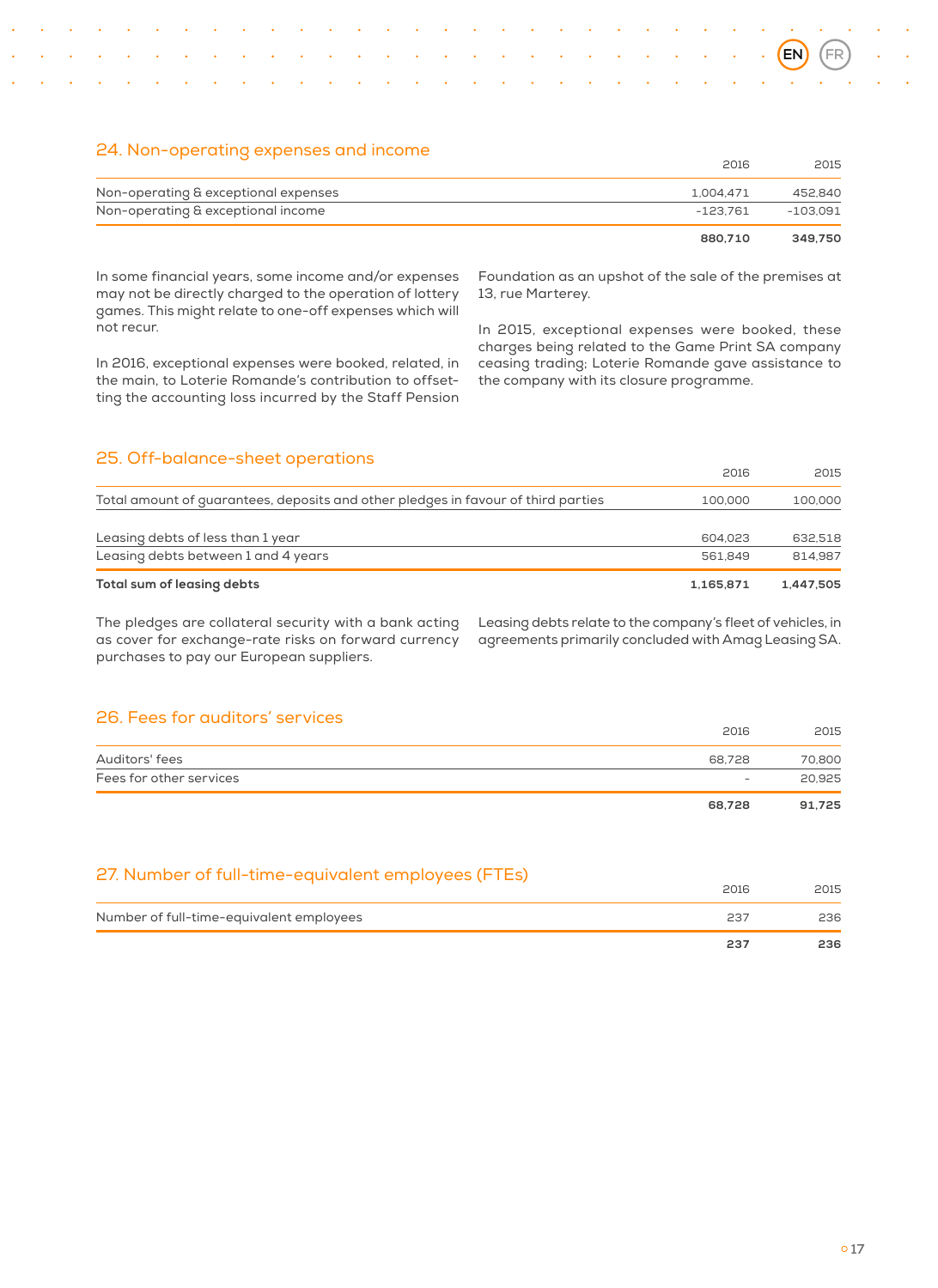# <span id="page-19-0"></span>Deloitte.

Deloitte SA Av. De Montchoisi 15 Case Postale 460 CH - 1001 Lausanne

Tel: +41 (0)58 279 92 00 Fax: +41 (0)58 279 93 00<br>www.deloitte.com

#### Report of the statutory auditor

To the General Meeting of the members of Société de la Loterie de la Suisse Romande, Lausanne

#### Report of the statutory auditor on the financial statements

As statutory auditor, we have audited the accompanying financial statements of Société de la Loterie de la Suisse Romande, which comprise the balance sheet as at December 31, 2016, and the statement of income, statement of changes in equity, statement of cash flows and notes to the financial statements for the year then ended.

#### Board of Directors' Responsibility

The Board of Directors is responsible for the preparation of these financial statements in accordance with Swiss GAAP FER, the requirements of Swiss law, intercantonal agreements and the articles of incorporation. This responsibility includes designing, implementing and maintaining an internal control system relevant to the preparation of financial statements that are free from material misstatement, whether due to fraud or error. The Board of Directors is further responsible for selecting and applying appropriate accounting policies and making accounting estimates that are reasonable in the circumstances.

#### Auditor's Responsibility

Our responsibility is to express an opinion on these financial statements based on our audit. We conducted our audit in accordance with Swiss law and Swiss Auditing Standards. Those standards require that we plan and perform the audit to obtain reasonable assurance whether the consolidated financial statements are free from material misstatement.

An audit involves performing procedures to obtain audit evidence about the amounts and disclosures in the financial statements. The procedures selected depend on the auditor's judgment, including the assessment of the risks of material misstatement of the financial statements, whether due to fraud or error. In making those risk assessments, the auditor considers the internal control system relevant to the entity's preparation of the financial statements in order to design audit procedures that are appropriate in the circumstances, but not for the purpose of expressing an opinion on the effectiveness of the entity's internal control system. An audit also includes evaluating the appropriateness of the accounting policies used and the reasonableness of accounting estimates made, as well as evaluating the overall presentation of the financial statements. We believe that the audit evidence we have obtained is sufficient and appropriate to provide a basis for our audit opinion.

#### Opinion

In our opinion, the financial statements for the year ended December 31, 2016 give a true and fair view of the financial position, the results of operations and the cash flows in accordance with Swiss GAAP FER and comply with Swiss law, intercantonal agreements and the articles of incorporation.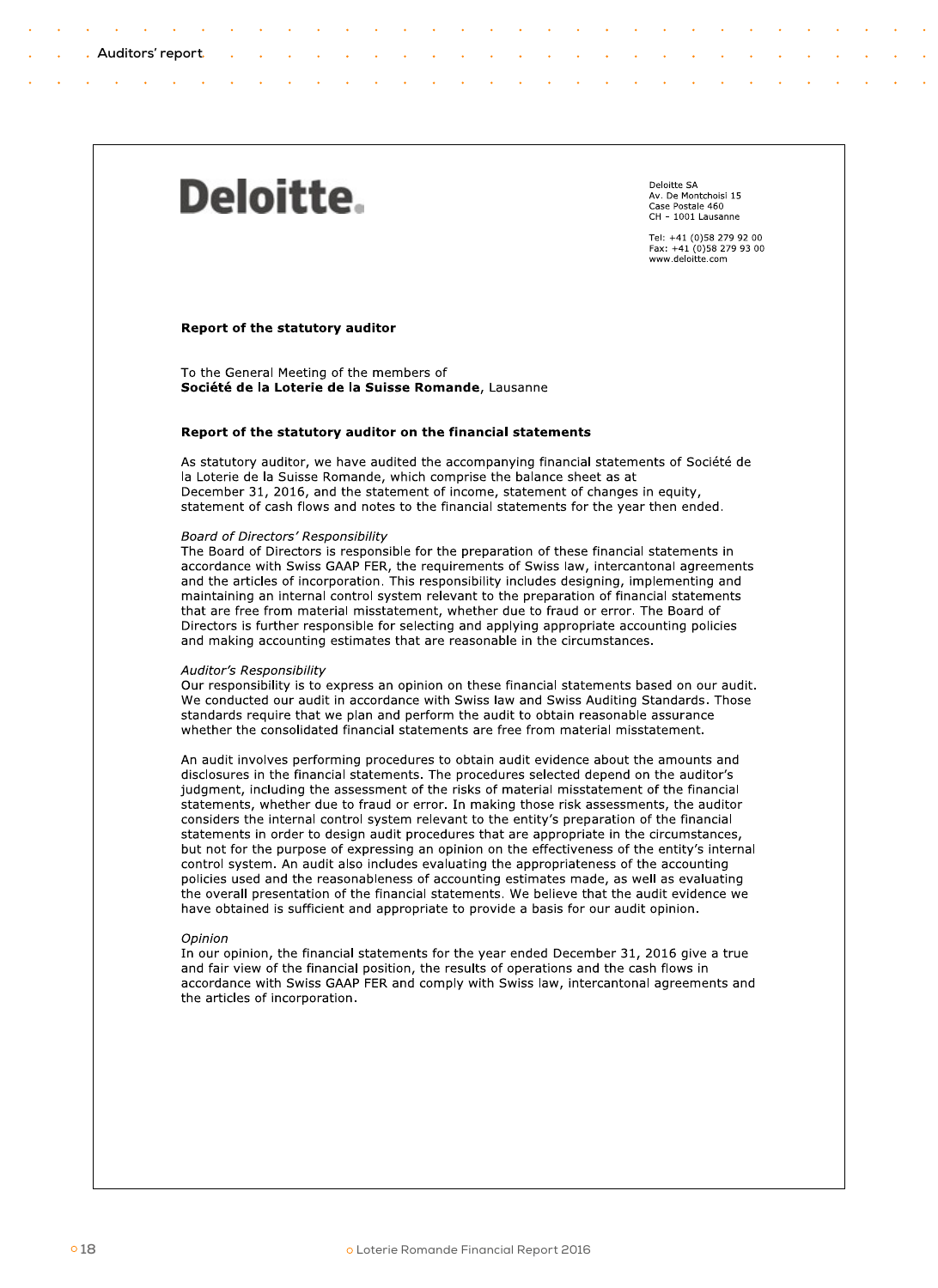# Deloitte.

Société de la Loterie de la Suisse Romande Report of the statutory auditor for the year ended<br>December 31, 2016 (EN

FR

# **Report on Other Legal Requirements**

We confirm that we meet the legal requirements on licensing according to the Auditor Oversight Act (AOA) and independence (article 728 Code of Obligations (CO)) and that there are no circumstances incompatible with our independence.

In accordance with article 728a para. 1 item 3 CO and Swiss Auditing Standard 890, we confirm that an internal control system exists, which has been designed for the preparation of financial statements according to the instructions of the Board of Directors.

We recommend that the financial statements submitted to you be approved.

**Deloitte SA** 

Annik Jaton Hüni Licensed Audit Expert Auditor in Charge

Jürg Gehring Licensed Audit Expert

Lausanne, March 29, 2017

# Enclosures

- Financial statements (balance sheet, statement of income, statement of changes in equity, statement of cash flows and notes)